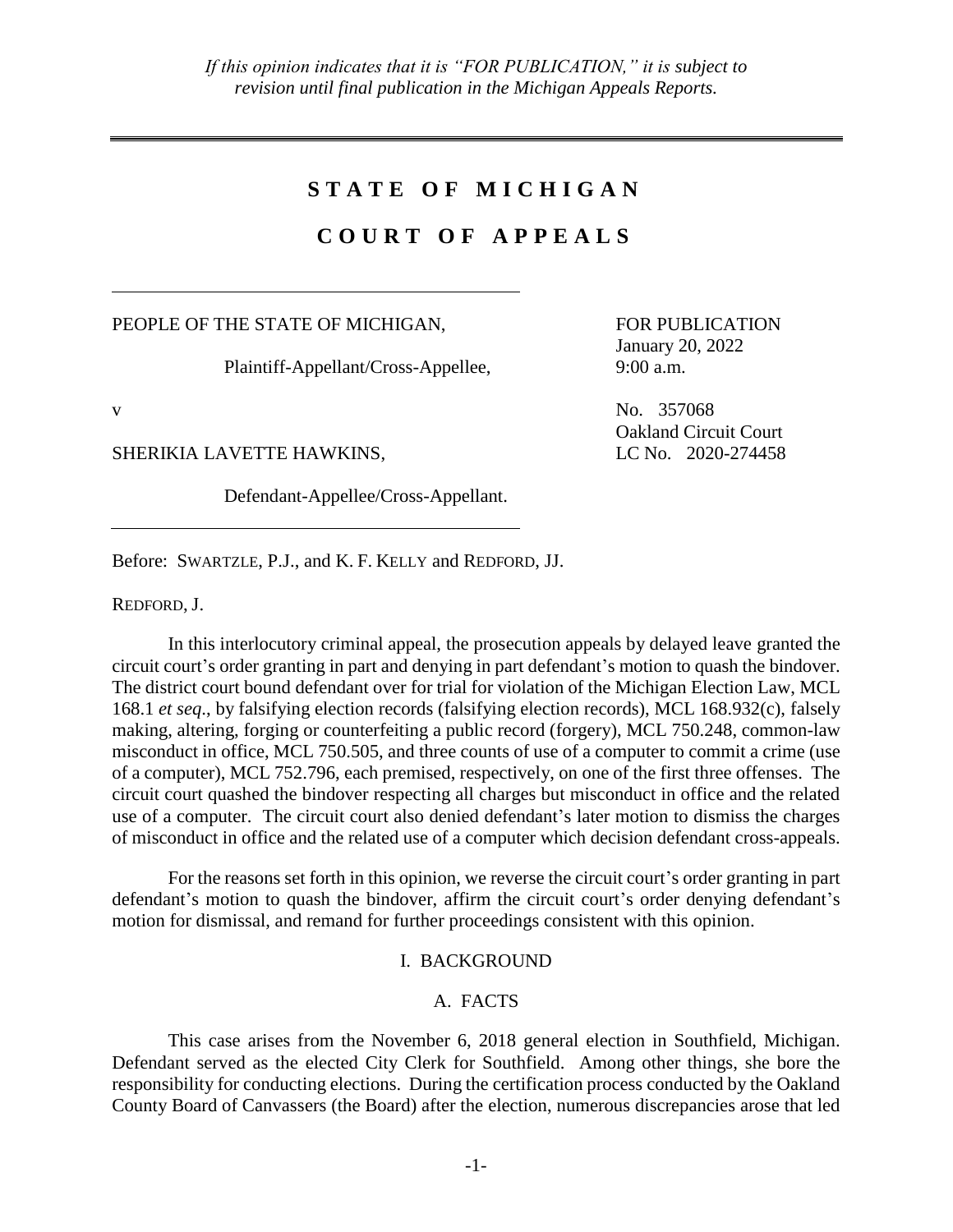to the discovery that defendant had changed voter records affecting 193 people who voted via absentee voter (AV) ballots. At issue in this appeal is whether the district court abused its discretion in its decision to bind defendant over when it concluded that defendant's conduct constituted falsifying election records, forgery, or misconduct in office.

At the preliminary examination, Sally Williams, the Director of Elections for the Michigan Bureau of Elections, and Nichole Humphries, the Deputy City Clerk for the city of Southfield, testified regarding how AV ballots are processed and election officials track voting to ensure election integrity. The Michigan Secretary of State (the Secretary) maintains the qualified voter file (QVF), a statewide computer database of registered voters, that is available to election officials throughout the state, which enables them to track the process by which people vote via AV ballots. Specifically, a local election official indicates in the QVF the date an AV ballot application is received by the official, the date an AV ballot is sent to the voter, and the date an AV ballot is received by the official. If an AV ballot received by an official is invalid for some reason—for example, the AV ballot envelope is unsigned or the signature does not match a voter's signature on file—such is noted in the QVF along with the date of receipt of the AV ballot and a code that indicates the reason for invalidation of the AV ballot. By law, AV ballots may not be removed from the envelope in which they are returned until Election Day. Local officials store the AV ballots until Election Day when they are sent to the appropriate location for tabulation.

Localities have two options for processing AV ballots on Election Day. They may either sort the AV ballots by precinct and tabulate them at the corresponding poll site, or they may have one or more absentee voter counting boards (AVCBs) that tabulate AV ballots. Southfield utilized the latter method for the 2018 general election, and it had two AVCBs for the 36 Southfield precincts.<sup>1</sup> At the AVCB, the AV ballots, both those received before Election Day and those received by the close of the polls on Election Day, are processed by a tabulator. Occasionally, a tabulator cannot process an AV ballot because of a defect. For example, an AV ballot may be damaged in the mail or the barcode torn. When such occurs, two election workers, one Democrat and one Republican, transfer the voter's votes to a new ballot that is then tabulated. Once all AV ballots have been processed, the tabulator is closed out and its count is transferred to a computer via flash drive where unofficial results are transmitted to the county. Election workers are responsible for printing a report from the QVF that indicates the number of AV ballots received by the close of the polls. Election workers also complete a ballot summary for each precinct.<sup>2</sup> The ballot summary indicates the number of AV ballots received, which information is gathered from the QVF report, and the number of ballots processed, which information is gathered from the tabulator. Ideally, the numbers balance. The QVF report and ballot summaries are included in AV ballot poll books. Each precinct has one poll book solely for AV ballots. The poll books are then given to the county board of canvassers to certify the election results.

Joseph Rozell, the Director of Elections for Oakland County, testified at the preliminary examination that he participated in the canvass of the 2018 general election conducted by the Board

 $1$  Humphries bore responsibility for overseeing the AVCBs on Election Day.

<sup>&</sup>lt;sup>2</sup> Ballot summaries are done with carbon triplicates. The local clerk keeps the original copy and the two duplicate copies are sent to the county clerk and county board of canvassers, respectively.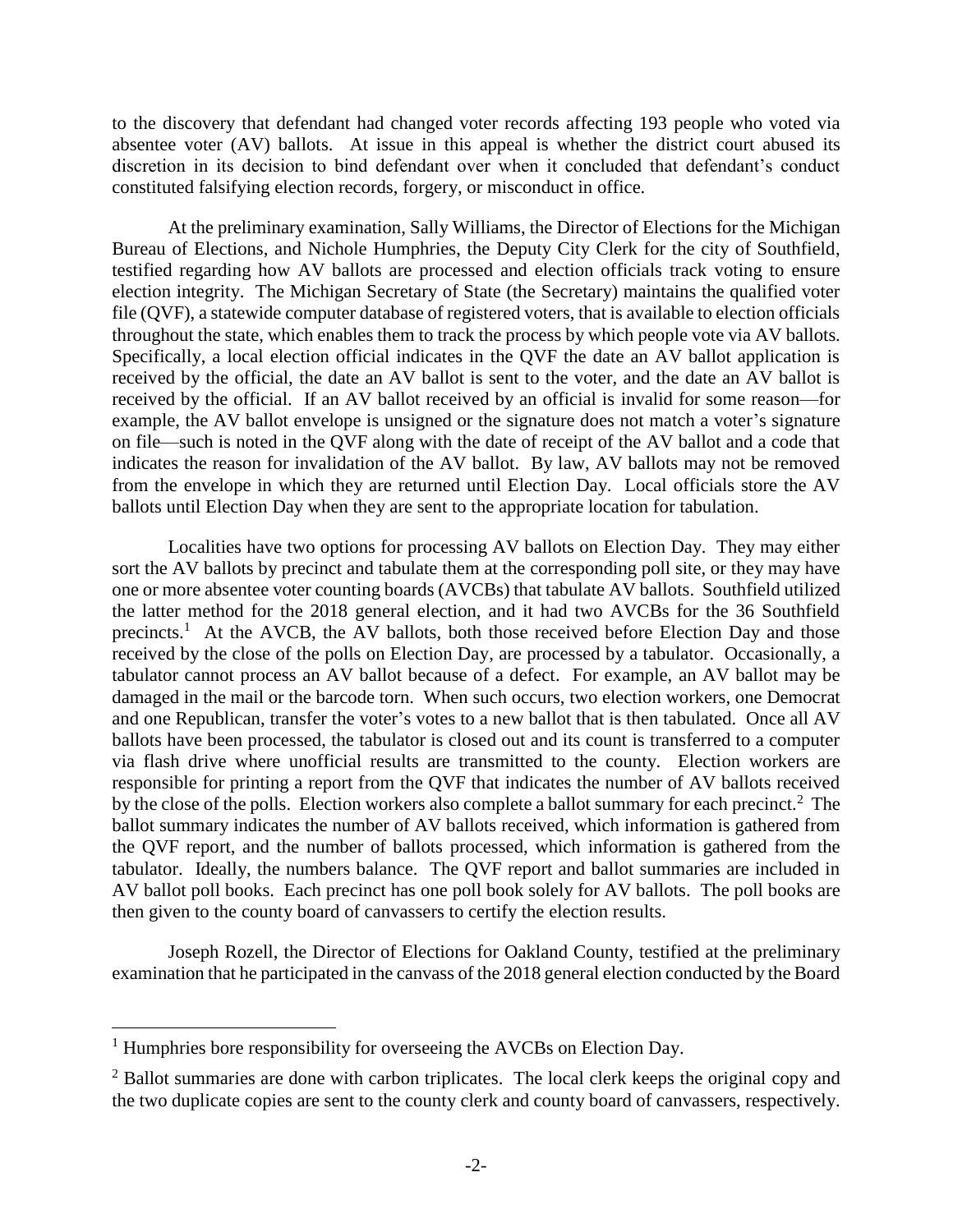which began on November 9, 2018. Rozell discovered that the carbon copies of the ballot summaries for the 36 precincts that had been sent to the Board and the county clerk had not been completed. While the copies were sent to the appropriate entity, they were all blank. That prompted Rozell to contact defendant who indicated they were completed, so Rozell asked that she bring them to the Board. The Board also discovered that the tabulator data transmitted to the county at the end of Election Day for eight precincts indicated that no ballots were counted. Accordingly, defendant had to bring all ballots for those eight precincts to the county and tabulate them, which she did on November 13, 2018, and November 14, 2018. Defendant delivered the ballot summaries on November 15, 2018, along with a revised QVF report that Rozell and the Board had not requested.

The ballot summary form features a column of three boxes which identify the number of ballots delivered to the AVCB: Box A enables entry of the number of AV ballot envelopes delivered at opening of AVCB; Box B enables entry of additional AV ballot envelopes delivered by close of AVCB; and, Box C must specify the total number of AV ballot envelopes delivered. The ballot summary also features a column of four boxes which identify the number of ballots at the close of the AVCB: Box D features the number of AV ballots tabulated; Box E indicates the number of AV ballot envelopes delivered to the Board which did not contain a ballot; Box F shows the number of AV ballot envelopes delivered to the Board without a signature or otherwise invalid; and, Box G requires entry of the total number of AV ballots processed. The total numbers reported in Boxes C and G must agree. When done properly, "Ballots Returned" on the QVF report should be in Box C of the ballot summary, and Box C should equal Box G, the number of ballots processed by a tabulator. The canvas that is performed postelection must be completed within 14 days.

Rozell testified that the revised QVF reports defendant brought to him on November 15, 2018, matched Box C, and Box C matched Box G for each precinct. However, Ella Mills, one of Rozell's staff members, informed him that Precincts 35 and 36 had problems. It appeared that the number of ballots returned for Precinct 35 from the revised QVF report matched the number of ballots counted for Precinct 36, and vice versa. Accordingly, Rozell instructed Mills to locate the original QVF report that had been submitted on Election Day. Mills eventually found the original QVF report in a trash can in the Board's canvassing room. Mills testified that this was highly unusual because the Board does not throw away any documentation. Rozell testified that defendant had been in the canvassing room on November 15, 2018, when she brought in the ballot summaries and revised QVF report. Rozell and Mills compared the revised QVF report with the original and noticed that the number of ballots received identified on the revised QVF report was less than that on the original QVF report. Rozell, therefore, contacted the state Bureau of Elections (the BOE) for assistance to determine what happened.

Cynthia Wilkinson, a database architect for the BOE, ran a query to find all instances in which a Southfield AV ballot had been recorded in the QVF as received and accepted before or on Election Day but had been later recorded as not received or rejected for some reason other than arriving after Election Day. There were 193 such instances and each modification had been made by the same user: Sherikia@74900.<sup>3</sup> All modifications were done on November 14, 2018, and

<sup>&</sup>lt;sup>3</sup> The Secretary has designated the city of Southfield as 74-900.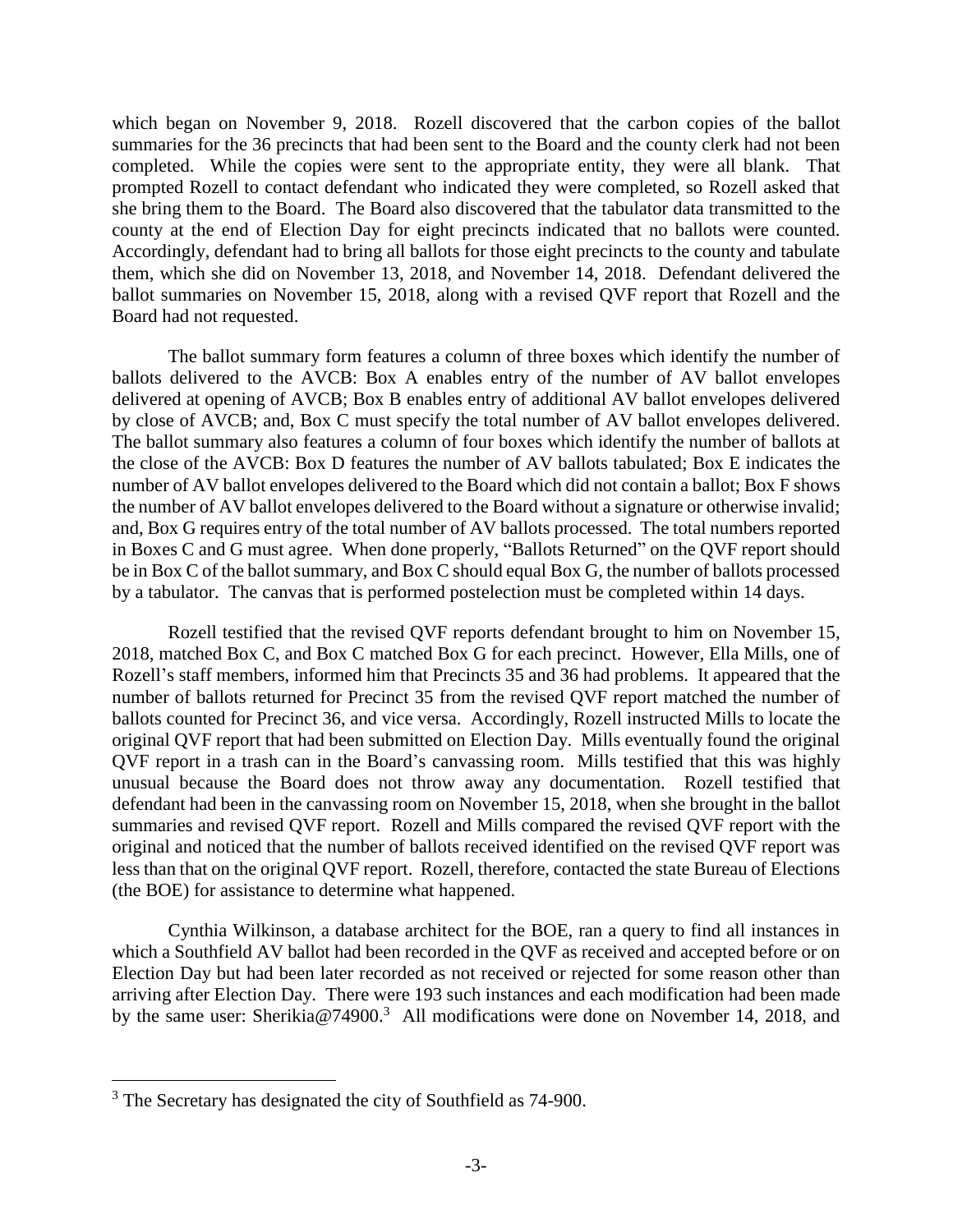November 15, 2018. Rozell shared this information with the Board which then instructed defendant to turn over all AV ballots and envelopes. The Board physically counted every AV ballot and envelope for each precinct and again tabulated the ballots which Rozell put into a spreadsheet.

Rozell noticed multiple patterns in the ballot counts. First, for most precincts, the number of AV ballots physically counted and tabulated by the Board was consistent with the number of AV ballots the original QVF report indicated as received. Second, the number of AV ballots tabulated on Election Day did not match the number of AV ballots physically counted and tabulated by the Board. Third, the number of AV ballots in Precinct 2 that had to be duplicated because of issues with the original ballot equaled the number of AV voters removed from the QVF by defendant and the number of ballots that were not tabulated on Election Day. Rozell testified:

What had happened was the ballots had been duplicated but the duplicated ballots had not been processed so not all of the votes had been counted in Southfield on election night. Not all of the absentee votes had been counted.

Rozell later testified that he did not know how many total duplicate AV ballots there were, but that he knew the number of duplicates in Precinct 2 matched the number of ballots not tabulated and the number of AV voters removed from the QVF in that precinct. Rozell concluded that, while damaged AV ballots had been duplicated, they had not been tabulated on Election Day. Rozell also randomly selected three of the AV ballots that had been changed from received and accepted to rejected for lack of a signature. In each case, the AV ballot envelopes included a signature revealing that defendant modified the QVF after Election Day to contain false information. Rozell testified that the number of voters removed in each precinct from the QVF list after the election equaled the number of ballots necessary to balance the number of ballots tabulated on election night.

#### B. PROCEDURAL HISTORY

#### 1. DISTRICT COURT BINDOVER DECISION

In deciding whether to bind defendant over on the charges, the district court first noted that to be entitled to a bindover for falsifying election records, the prosecution had to demonstrate probable cause to believe defendant was a city clerk, had lawful custody of an election record (in this case, the QVF), falsified information in the QVF, and acted with fraudulent intent. The district court found that probable cause existed to believe that defendant was the city clerk for Southfield and that she had modified the QVF after the election to falsely indicate that certain absentee ballots were returned without a signature. The district court also found that the prosecution demonstrated probable cause to believe that defendant committed forgery because the revised QVF report "was a forged document that was published to the board of canvassers," the QVF was a required list of voters, and the QVF was meant to be legal proof of the identities of individuals that voted via an AV ballot in the election. Addressing an argument that the charge of forgery should be dismissed because it was the same offense as falsifying election records for double-jeopardy purposes, the district court explained that the two offenses required proof of different elements. The district court, however, stated further: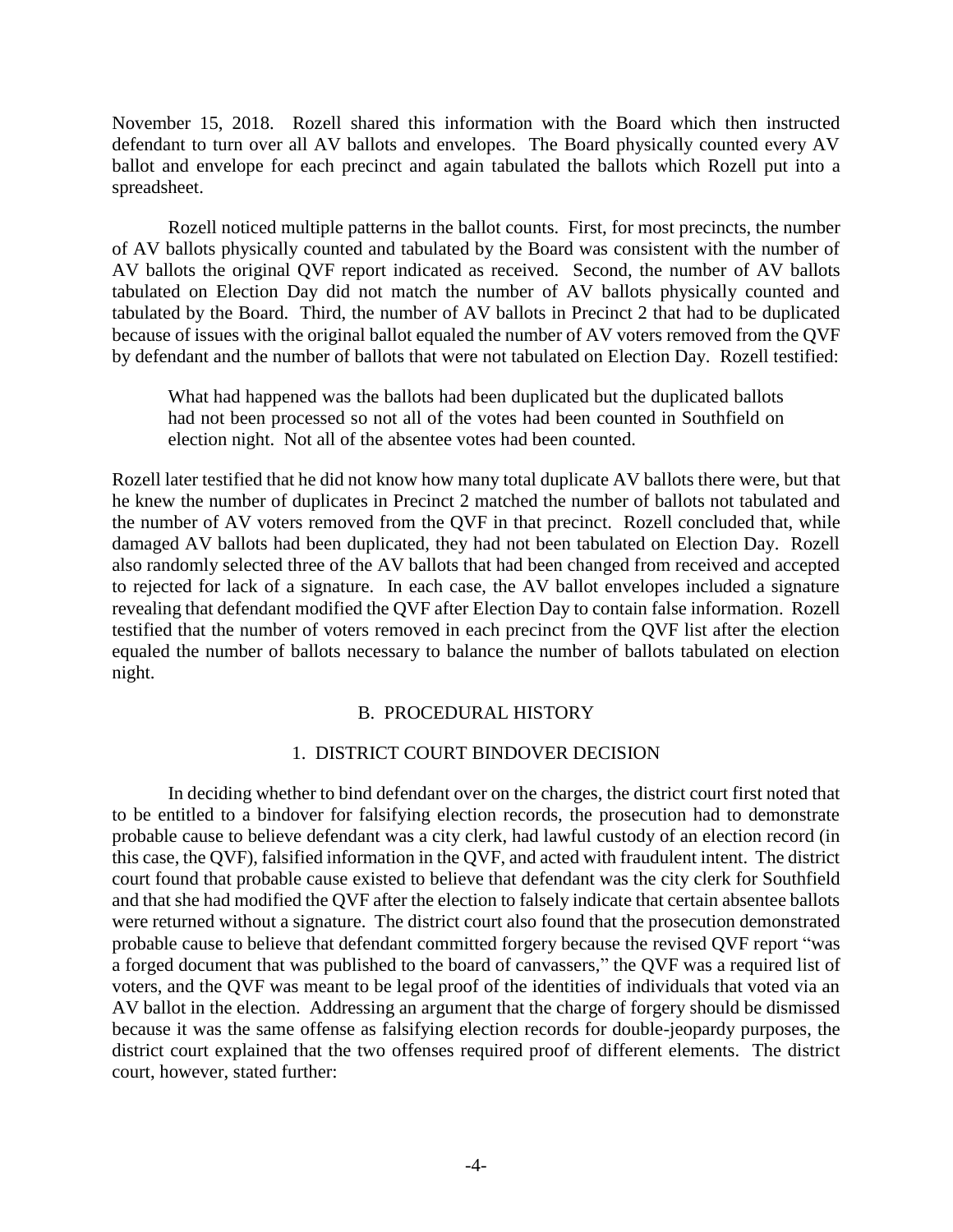The prosecution need not show any intent pursuant to MCL 168.932(c). On the other hand MCL 750.248 [forgery] is applicable to any person who makes, alters or counterfeits a public record and requires the specific intent to harm or defraud another.

The district court found that probable cause existed to believe that defendant committed misconduct in office because defendant modified the QVF with a corrupt intent to make the number of AV ballots tabulated on Election Day match the QVF report. Finally, the district court found probable cause to believe that defendant used a computer to commit each of the above predicate offenses. The district court, therefore, bound defendant over to the circuit court on all charged offenses.

#### 2. MOTION TO QUASH BINDOVER

On August 27, 2020, defendant moved the circuit court to quash the bindover. Defendant argued that the district court erred by binding her over on falsifying election records and forgery because no evidence indicated that she altered any vote and any alleged modification of the QVF did not make the QVF a forgery. Defendant argued that the district court erred by binding her over on misconduct in office and use of a computer since each were predicated on her alleged commission of falsifying election records and forgery. Defendant contended that forgery requires the creation of an instrument that purports to be what it is not, whereas, inclusion of some false information in an instrument does not turn such document into a forgery. She took the position that, even if she included some false information in the QVF, she had not created something that purported to be something else. Defendant also contended that the district court erred by not requiring the prosecution to show that she acted with an intent to defraud to establish probable cause to believe that she committed falsifying election records. She relied on the district court's statement that the "prosecution need not show any intent pursuant to MCL 168.932(c)." Defendant argued further that the district court erred by binding her over on common-law misconduct in office because the prosecution failed to present evidence of forgery, and misconduct in office cannot be charged when, as here, a statute already prohibited the charged conduct.

The prosecution opposed defendant's motion by arguing that the district court did not err respecting the charge of falsifying election records because the statute did not require proof of a forgery. The prosecution asserted that defendant's falsification of the QVF by changing the status of AV ballots sufficed. The prosecution argued that the district court did not err respecting the forgery charge because defendant modified the QVF to falsely reflect that some AV ballots were rejected, then printed the QVF and published it to the Board as part of the poll book, which represented an attestation that it may be received as legal proof of those who voted via AV ballots. The prosecution also explained that the district court did not err respecting the misconduct in office charge or use of a computer charge because sufficient evidence had been presented to support the court's probable cause findings for the offenses. The prosecution also pointed out that defendant did not merely make false entries in the QVF because she also generated a report from the QVF that she represented to be a list of those who voted via AV ballots which constituted the forgery of a public record. The prosecution also asserted that the district court clearly understood that falsifying election records required a showing of intent to defraud but merely misspoke when it considered defendant's argument that falsifying election records and forgery were the same offense for double-jeopardy purposes.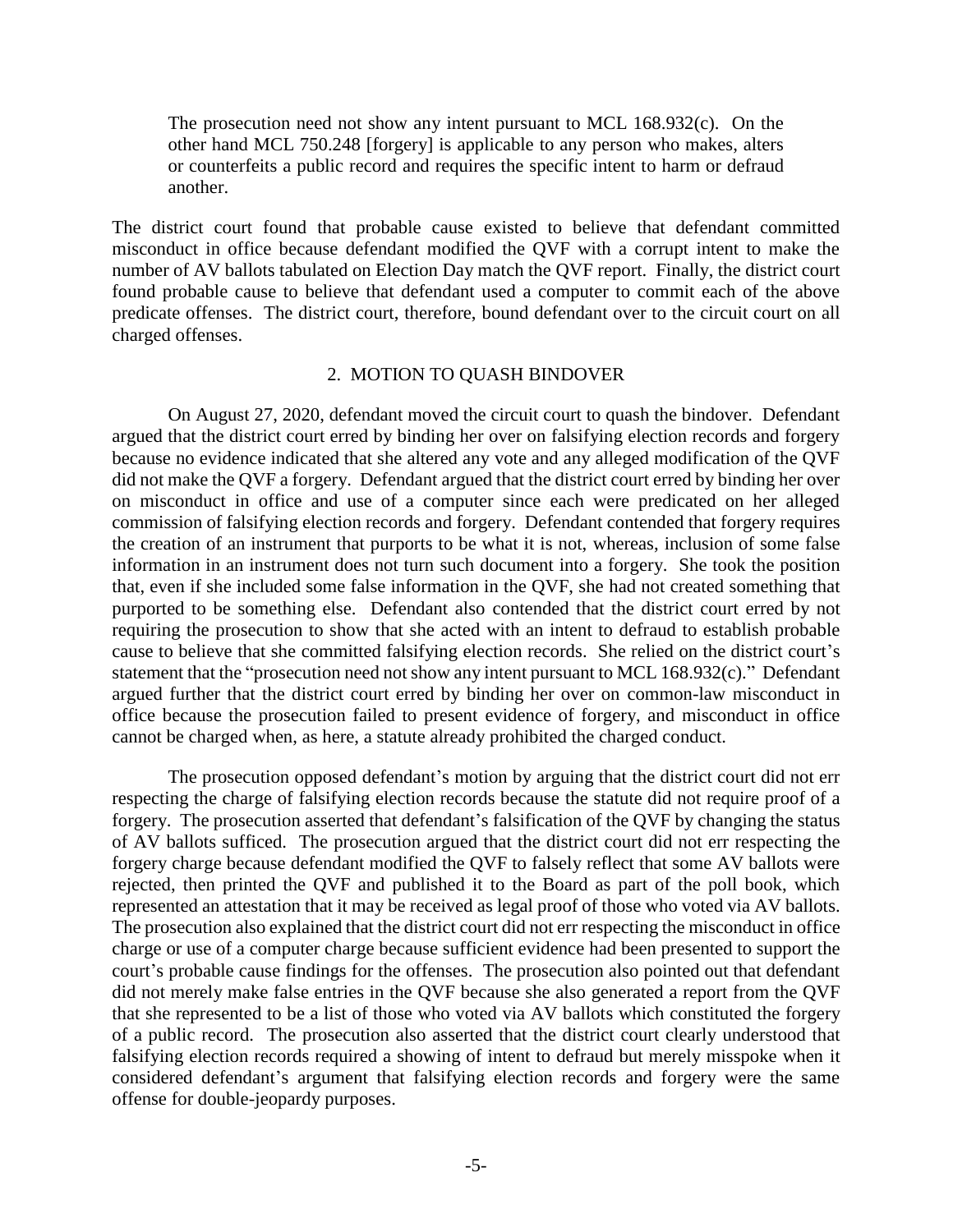The circuit court held a hearing on defendant's motion to quash the bindover at which the parties argued consistently with their briefs. The court issued an opinion and order in which it concluded that the district court abused its discretion respecting the falsifying election records charge because it could not determine whether the district court understood that the prosecution had to establish an intent to defraud. Specifically, while the district court initially appeared to recognize the necessity of proof of an intent to defraud, the circuit court noted that the district court failed to make any findings on that element. Regarding forgery, the circuit court concluded that the district court erred because defendant's entry of false information into a public record did not change the nature of the record and therefore did not constitute a forgery.

The circuit court, however, concluded that the district court did not abuse its discretion by binding defendant over on the charge of misconduct in office because defendant corruptly altered the QVF to indicate the rejection of ballots that were in fact valid. The court ruled that the misconduct in office charge stood independent of the previous two counts because it did not rely on a forgery. The circuit court concluded that the district court abused its discretion regarding the counts of use of a computer predicated on falsifying election records and forgery but did not abuse its discretion regarding the count premised on misconduct in office. Accordingly, the circuit court quashed the bindover respecting falsifying election records, forgery, and the attendant use of a computer charges, but denied defendant's motion to quash the misconduct in office charge and the related one count of use of a computer.

## 3. MOTION TO DISMISS REMAINING TWO COUNTS

Later, defendant moved to dismiss the remaining two counts on the ground that the common-law misconduct in office offense<sup>4</sup> could not be based on conduct that is otherwise prohibited by law because an improper alteration of the QVF is statutorily prohibited under MCL 168.931(1)(h),<sup>5</sup> which makes it a misdemeanor to disobey a lawful instruction or order of

<sup>5</sup> MCL 168.931(1)(h) makes it a misdemeanor under the Michigan Election Law for a person to "willfully fail to perform a duty imposed upon that person by this act, or disobey a lawful

 $\overline{a}$  $4$  MCL 750.505 provides:

Any person who shall commit any indictable offense at the common law, for the punishment of which no provision is expressly made by any statute of this state, shall be guilty of a felony, punishable by imprisonment in the state prison not more than 5 years or by a fine of not more than \$10,000.00, or both in the discretion of the court.

In *People v Waterstone*, 296 Mich App 121, 137; 818 NW2d 432 (2012) (quotation marks and citation omitted), this Court confirmed that misconduct in office as prosecuted under MCL 750.505 requires proof of "a corrupt intent [which] can be shown where there is intentional or purposeful misbehavior or wrongful conduct pertaining to the requirements and duties of office by an officer." This Court reiterated that "it is deemed 'corrupt' for a public officer to purposely commit a violation of any duties associated with the officer's job or office." *Id*. at 137-138 (citations omitted).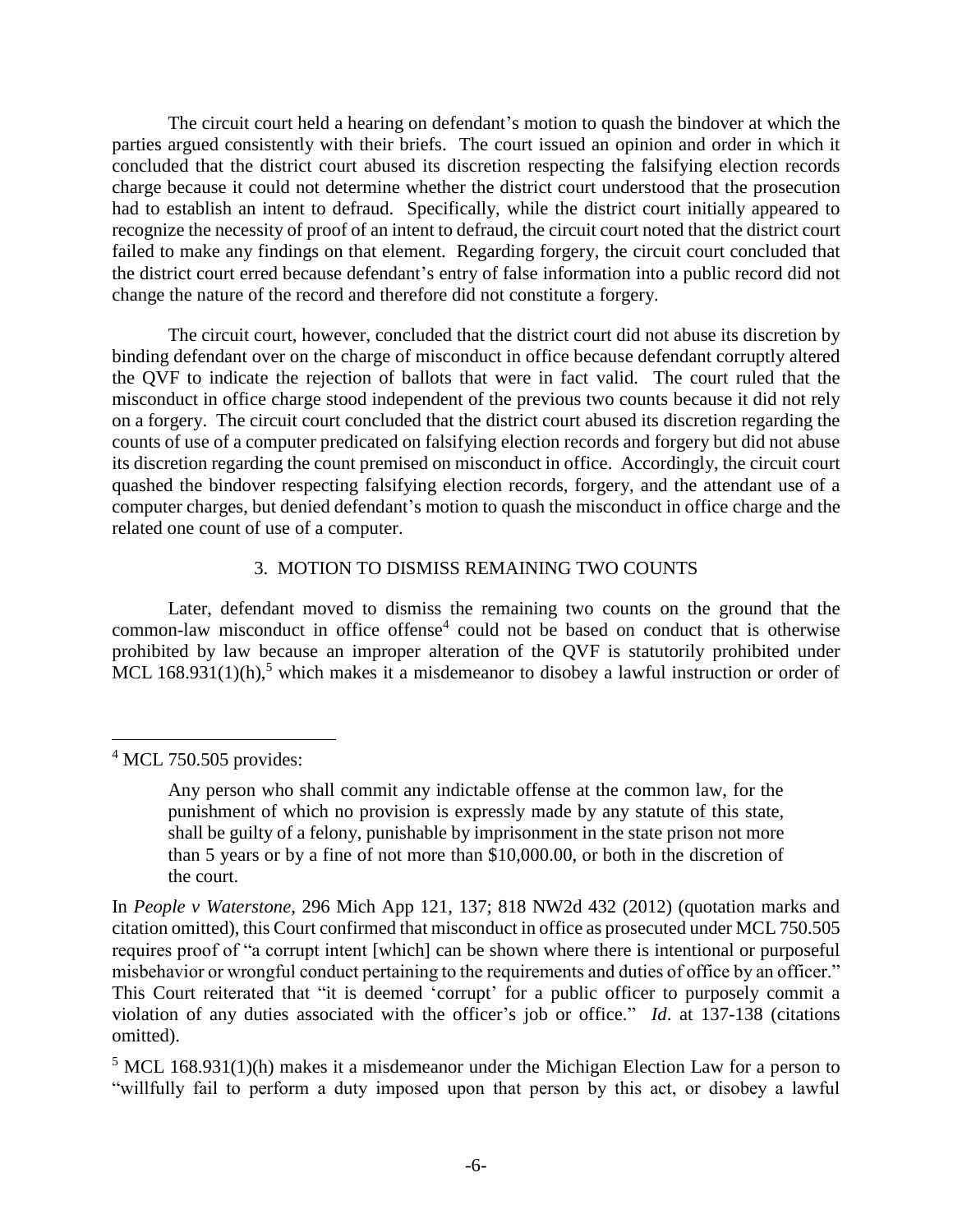the Secretary. Defendant argued that the misconduct in office charge should be dismissed along with the attendant count of use of a computer. Defendant relied on a number of statutory provisions and the election manual used by the Secretary to guide local election officials in the conduct of elections to argue that altering the QVF qualified as disobeying a lawful instruction or order of the Secretary falling within the ambit of MCL 168.931(1)(h).

In response, the prosecution argued that misconduct in office and MCL 168.931(1)(h) had different elements and, therefore, the latter did not preclude charging the former. Specifically, the prosecution argued that MCL 168.931(1)(h) applied to all persons upon whom a duty is imposed under the Michigan Election Law, not just public officers as is the case for misconduct in office.

At the hearing on the motion the circuit court advised that its decision regarding defendant's motion to quash the bindover as to misconduct in office and the attendant use of a computer was binding under the law-of-the-case doctrine. The court, therefore, denied defendant's motion.

This Court granted the prosecution's delayed application for leave to appeal the circuit court's order granting in part and denying in part defendant's motion to quash the bindover.<sup>6</sup> On appeal, the prosecution argues that the circuit court erred by partially quashing the bindover because it misinterpreted the district court's findings and failed to recognize that falsifying election records and forgery can be premised on a fraudulent alteration or a forgery. Defendant filed a claim of cross-appeal. In her appeal, defendant argues that the circuit court erred by denying her motion to dismiss because the elements of misconduct in office are identical with the elements of MCL 168.931(1)(h).

### II. STANDARDS OF REVIEW

In *People v Hudson*, 241 Mich App 268; 615 NW2d 784 (2000), this Court explained the applicable standard of review as follows:

We review for an abuse of discretion a district court's decision to bind over a defendant. The standard for reviewing a decision for an abuse of discretion is narrow; the result must have been so violative of fact and logic that it evidences a perversity of will, a defiance of judgment, or an exercise of passion or bias. A circuit court's decision with respect to a motion to quash a bindover order is not entitled to deference because this Court applies the same standard of review to this issue as the circuit court. This Court therefore essentially sits in the same position as the circuit court when determining whether the district court abused its discretion. In other words, this Court reviews the circuit court's decision regarding the motion to quash a bindover only to the extent that it is consistent with the district

instruction or order of the secretary of state as chief state election officer or of a board of county election commissioners, board of city election commissioners, or board of inspectors of election."

<sup>6</sup> *People v Hawkins*, unpublished order of the Court of Appeals, entered June 30, 2021 (Docket No. 357068).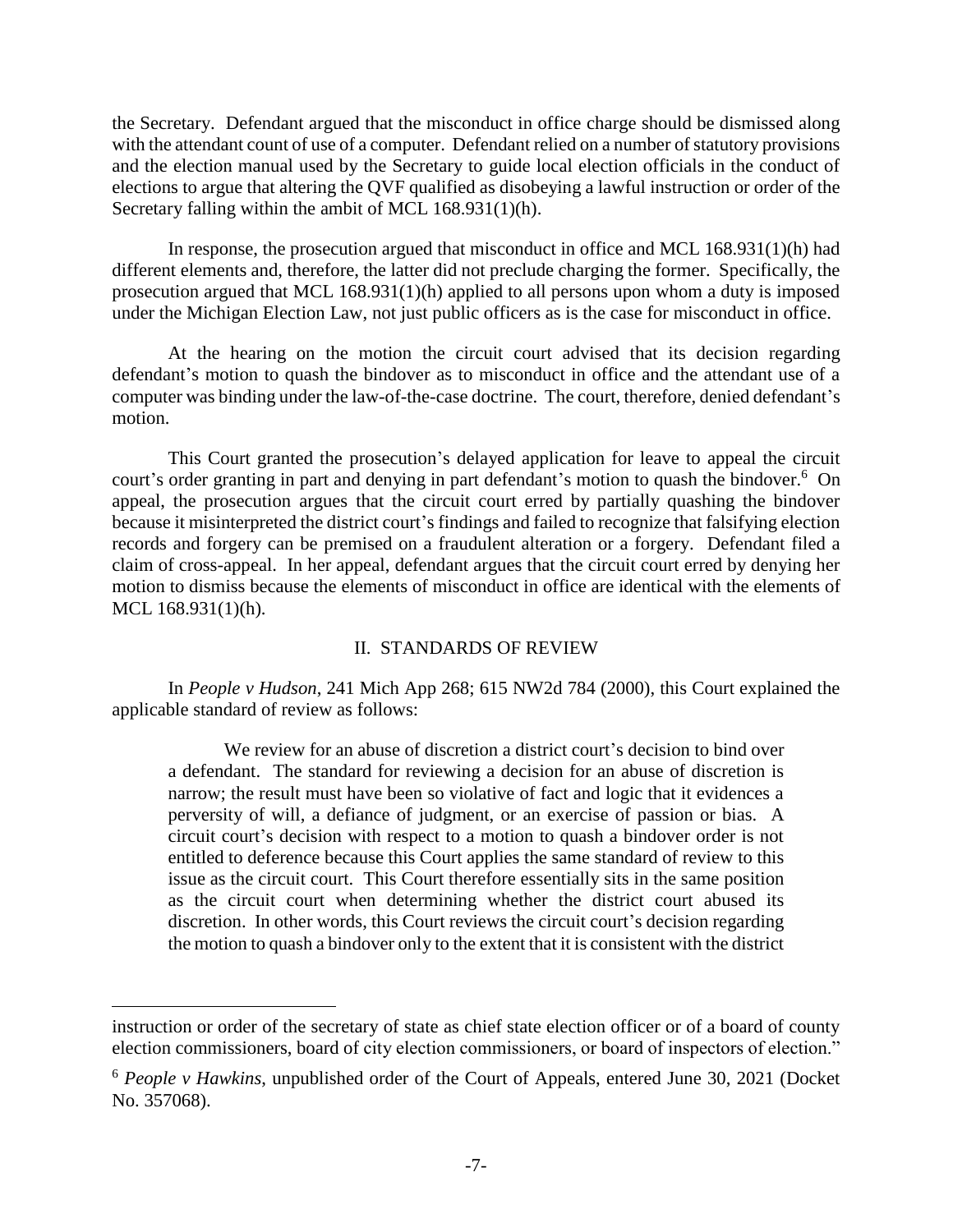court's exercise of discretion. The circuit court may only affirm a proper exercise of discretion and reverse an abuse of that discretion. Thus, in simple terms, we review the district court's original exercise of discretion. [*Id*. at 276 (quotation marks and citations omitted).]

We review "de novo the bindover decision to determine whether the district court abused its discretion, giving no deference to the circuit court's decision." *People v Norwood*, 303 Mich App 466, 468; 843 NW2d 775 (2013) (quotation marks and citation omitted). "A trial court abuses its discretion when its decision falls outside the range of reasonable and principled outcomes." *People v Waterstone*, 296 Mich App 121, 131-132; 818 NW2d 432 (2012). Questions of statutory interpretation are reviewed de novo. *People v Flick*, 487 Mich 1, 8-9; 790 NW2d 295 (2010). "A trial court's decision to deny a motion to dismiss is reviewed for abuse of discretion, and a trial court necessarily abuses its discretion when it makes an error of law. Legal questions, including questions of statutory interpretation, are reviewed de novo." *People v Hofman*, \_\_ Mich App  $\underline{\hspace{1cm}}$ ,  $\underline{\hspace{1cm}}$  NW2d  $\underline{\hspace{1cm}}$  (2021) (Docket No. 355838); slip op at 2 (quotation marks and citation omitted).

### III. ANALYSIS

#### A. FALSIFICATION OF ELECTION RECORDS IN VIOLATION OF MCL 168.932(c)

The prosecution argues that the circuit court erred by quashing the bindover on the charge of falsifying election records because the district court understood the elements of the offense and the record evidence clearly supported the district court's bindover decision. We agree.

The district court conducts a preliminary examination to determine whether a felony has been committed and whether probable cause exists to believe that the defendant committed the felony. *People v Plunkett*, 485 Mich 50, 57; 780 NW2d 280 (2010). "Probable cause requires a quantum of evidence sufficient to cause a person of ordinary prudence and caution to conscientiously entertain a reasonable belief of the accused's guilt." *People v Yost*, 468 Mich 122, 126; 659 NW2d 604 (2003) (quotation marks and citation omitted). "Whether conduct falls within the scope of a penal statute is a question of statutory interpretation." *Flick*, 487 Mich at 8. In *Flick*, our Supreme Court recited the well-established principles that govern our interpretation of a statute:

The overriding goal of statutory interpretation is to ascertain and give effect to the Legislature's intent. The touchstone of legislative intent is the statute's language. The words of a statute provide the most reliable indicator of the Legislature's intent and should be interpreted on the basis of their ordinary meaning and the overall context in which they are used. An undefined statutory word or phrase must be accorded its plain and ordinary meaning, unless the undefined word or phrase is a "term of art" with a unique legal meaning. [*Id*. at 10-11 (quotation marks and citations omitted).]

Respecting statutory interpretation of provisions contained within the Penal Code, MCL 750.2 provides: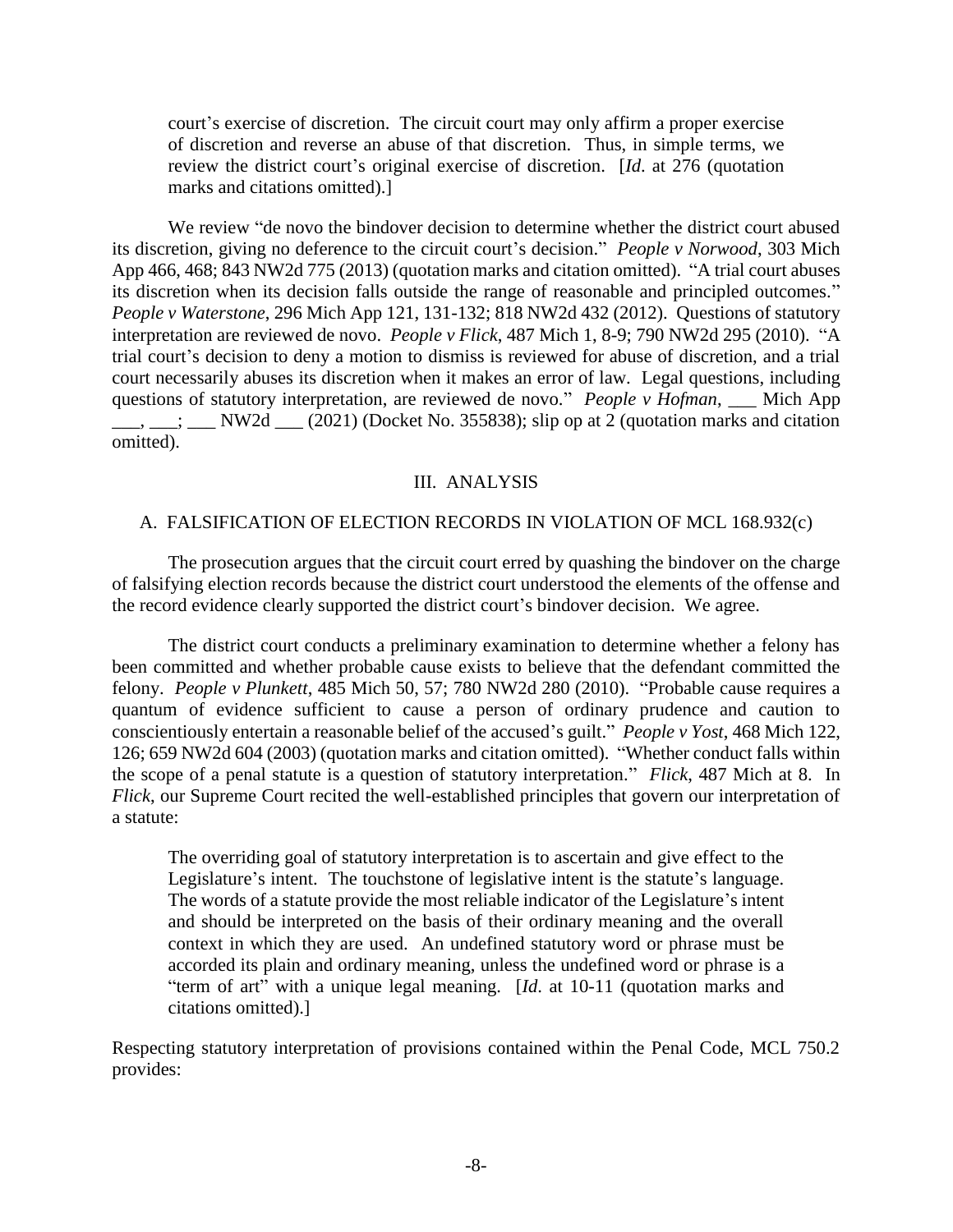The rule that a penal statute is to be strictly construed shall not apply to this act or any of the provisions thereof. All provisions of this act shall be construed according to the fair import of their terms, to promote justice and to effect the objects of the law.

The prosecution charged defendant in Count 1 with falsifying election records in violation of MCL 168.932(c) which provides:

A person who violates 1 or more of the following subdivisions is guilty of a felony:

\* \* \*

(c) An inspector of election, clerk, or other officer or person having custody of any record, election list of voters, affidavit, return, statement of votes, certificates, poll book, or of any paper, document, or vote of any description, which pursuant to this act is directed to be made, filed, or preserved, shall not willfully destroy, mutilate, deface, falsify, or fraudulently remove or secrete any or all of those items, in whole or in part, or fraudulently make any entry, erasure, or alteration on any or all of those items, or permit any other person to do so.

In this case, to bind defendant over on the offense of falsifying election records in violation of MCL 168.932(c), the prosecution had to present evidence that defendant: (1) was a clerk; (2) had custody of a record, election list of voters, certificates, poll book, or of any paper, document, or vote of any description, which must be made, filed, or preserved under the Michigan Election Law; and (3) willfully falsified or fraudulently made any entry, erasure, or alteration on any or all of such items. "The intent to defraud is the specific intent to cheat or deceive." *People v Miller*, 326 Mich App 719, 739; 929 NW2d 821 (2019) (citation omitted).

To properly bind defendant over on this charge, the district court needed to find that evidence existed "regarding each element of the crime charged or evidence from which the elements may be inferred." *Hudson*, 241 Mich App at 278 (quotation marks and citation omitted). "If the evidence introduced at the preliminary examination conflicts or raises a reasonable doubt about the defendant's guilt, the magistrate must let the factfinder at trial resolve those questions of fact. This requires binding the defendant over for trial." *Id*. (citation omitted).

The record reflects that the prosecution presented evidence at the preliminary examination that, while conducting the canvas of the 2018 general election in Southfield, the Board discovered several discrepancies and evidence that not all AV ballots were counted at the Southfield AVCBs on Election Day. After Election Day, someone with the username "SHERIKIA@74900" changed 193 voter records in the QVF to indicate that either no AV ballot had been received from such voters, or for the AV ballots received, such ballots lacked a signature by Election Day. Defendant's first name is Sherikia, and 74900 refers to the Secretary of State's designation for Southfield. The district court could reasonably infer from this evidence that defendant willfully acted to change the QVF. While the number of AV ballots indicated as received on the QVF report sent to the Board on Election Day at the close of polls matched the number of ballots physically counted by the Board, the number of AV ballots indicated as received on the changed QVF report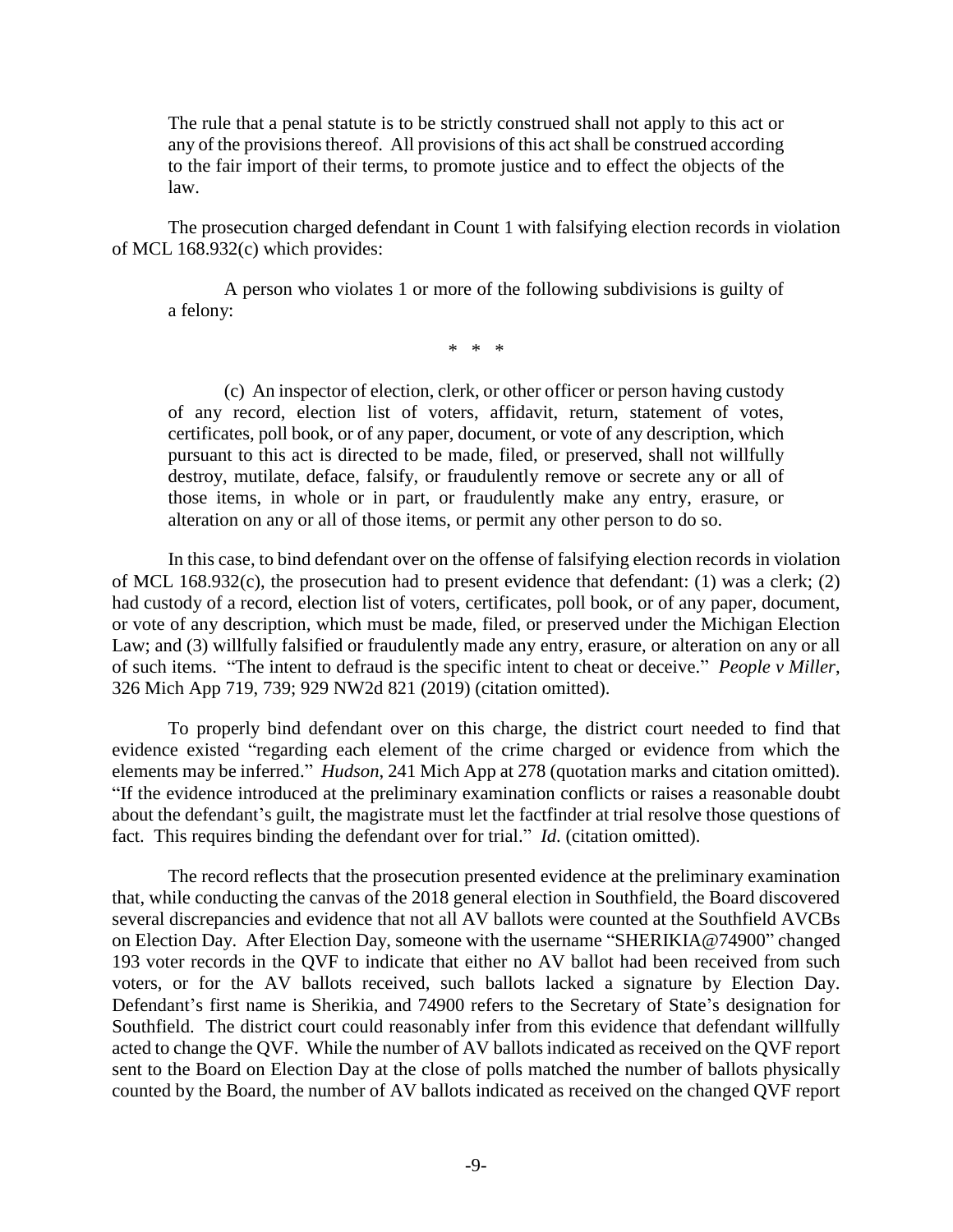that defendant submitted to the Board failed to match the number of ballots physically counted by the Board, and the total number of AV ballots indicated as received on the revised QVF report equaled less than that indicated on the original QVF report.

The record indicates that, in its decision following the preliminary examination, the district court made extensive findings based upon the admitted documentary evidence and the witnesses' testimonies. The district court correctly stated that to establish violation of MCL 168.932(c), the prosecution must establish:

one, the defendant was a city clerk, two, as clerk the defendant had lawful custody of a record, in this case the Q.V.F., the defendant falsified information in the record and defendant acted with fraudulent intent when she falsified the record.

The district court then rendered its decision on Count 1:

According to the evidence and testimony presented at the preliminary exam the defendant, city clerk for the city of Southfield, modified the Q.V.F. after the election to falsely indicate that certain absentee ballots were returned without signature. Therefore, the Court finds probable cause for Count 1 and probable cause that the defendant most likely committed the offense.

De novo review of the record in this case establishes that the district court, having fully examined the evidence, properly found that the prosecution presented evidence of each element of the charged offense of falsifying election records in violation of MCL 168.932(c). The record indicates that evidence established that: (1) defendant served as the Southfield clerk, (2) defendant had custody of election records which must be made, filed, or preserved under the election law, (3) defendant willfully falsified or fraudulently altered the QVF after the election to falsely report regarding AV ballots that were in fact received and valid. Accordingly, the district court properly exercised its discretion by binding defendant over for trial on Count 1. Respecting defendant's motion to quash, the circuit court had ample evidence in the record from which it could conclude that the prosecution met its burden of demonstrating that a crime had been committed and probable cause existed that defendant committed a violation of MCL 168.932(c) justifying the bindover on Count 1. Therefore, the circuit court erred by granting defendant's motion to quash Count 1.

Defendant argues that the circuit court did not err by quashing the bindover on Count 1 because, in relation to her double-jeopardy argument raised in the district court, the district court remarked that MCL 168.932(c) did not require the prosecution to prove intent, which she argues indicated that the district court's bindover ruling suffered from a fatal error of law, a conclusion with which the circuit court correctly agreed. The prosecution argues that the record evidence supported the district court's bindover decision and that the district court's statement when taken in proper context of the district court's comparative analysis of the elements of MCL 168.932(c) and MCL 750.248 for double-jeopardy purposes did not negate the record evidence that the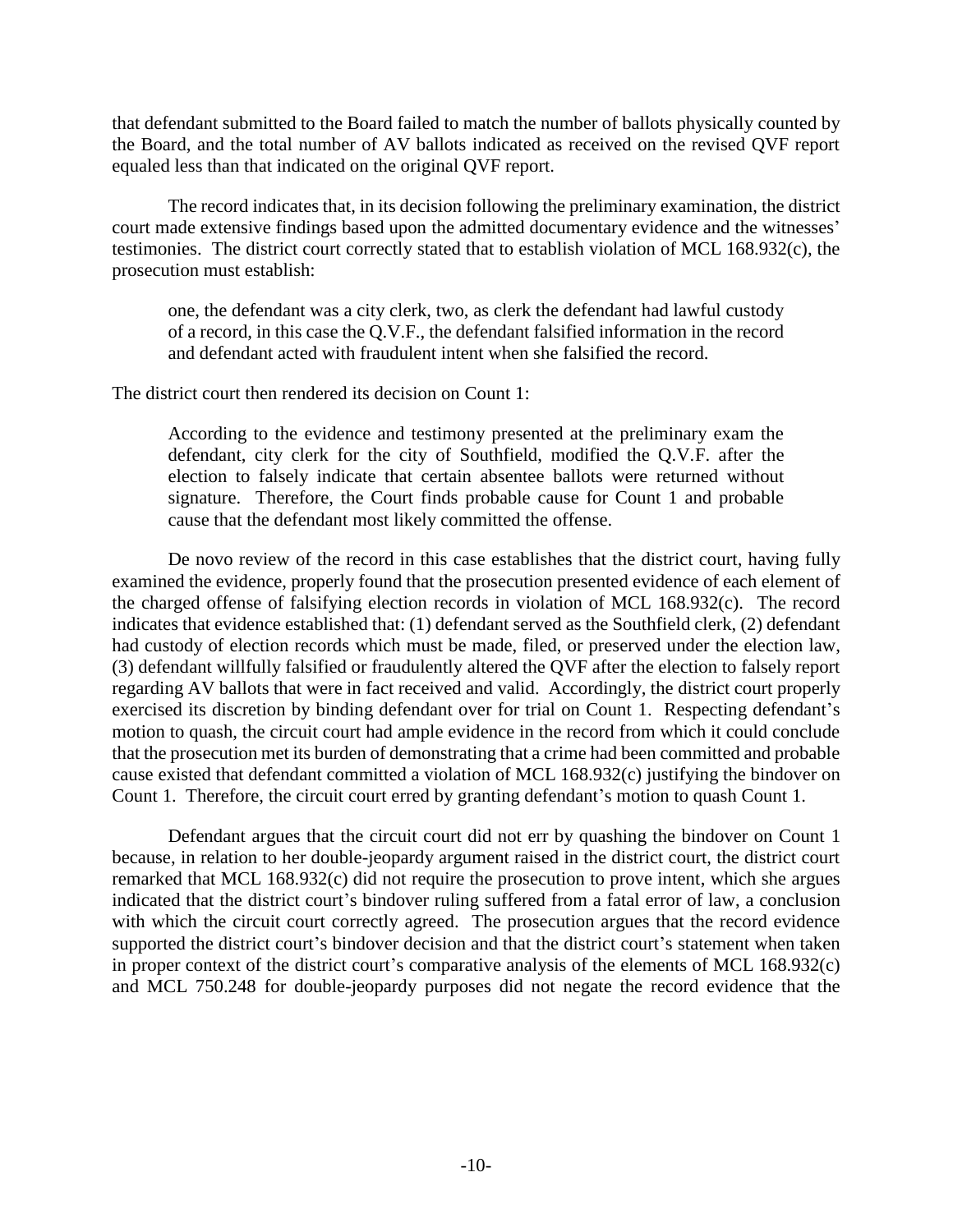prosecution presented that satisfied each element of the falsification of election records in violation of MCL 168.932(c), and supported the district court's bindover decision.<sup>7</sup>

We are not persuaded by defendant's argument because the circuit court had the ability to determine by examining the extensive record before it that the district court had not abused its discretion by binding over defendant on Count 1 because the prosecution presented sufficient evidence of each element of the charged offense to show that a crime had been committed and that probable cause existed that defendant committed the charged offense. That the district court made an erroneous or confusing statement after the fact did not negate the record evidence that supported its earlier bindover decision.

The prosecution argues that the circuit court also erred by quashing the bindover on Count 1 because, to the extent that the circuit court needed clarification of the district court's bindover decision, it should have remanded the case to the district court to give it the opportunity to explain. Circuit courts have jurisdiction to remand to the district court even after granting a motion to quash. See *People v Miklovich*, 375 Mich 536, 539; 134 NW2d 720 (1965); *People v Kennedy*, 384 Mich 339; 183 NW2d 297 (1971). No authority appears to preclude a circuit court from exercising discretion to remand for further proceedings. Therefore, in its discretion, the circuit could have ordered the remand for further explanation by the district court. However, declining the exercise of such discretion is not, in and of itself, an abuse of discretion requiring reversal.

Defendant argues that the circuit court correctly quashed Count 1 because MCL 168.932(c) must be read as prohibiting forgery and she contends that, because her changes made to the QVF did not constitute a forgery she could not be bound over on that charge. She claims that her document modification did not make the QVF something different than it purported to be, and therefore, did not constitute a forgery. We disagree. Taken in its entirety, the evidence before the district court provided adequate evidence to bind over the charge that the actions of defendant purported to make the document something it was not, an accurate memorialization of what took place regarding the November 6, 2018 election as relates to absentee ballots and thus constituted a forgery.

Additionally, she argues that *People v Pinkney*, 501 Mich 259; 912 NW2d 535 (2018), stands for the proposition that MCL 168.932(c) is exclusively an election record forgery statute and therefore her conduct did not fall within the forgery prohibition. We disagree. *Pinkney* addressed the issue whether MCL 168.937 constituted a substantive offense or merely a punishment provision. Our Supreme Court held that the defendant could not be convicted under MCL 168.937 because it merely provided punishment but did not set forth a substantive offense. *Pinkney*, 501 Mich at 263. In doing so, the Court rejected the argument that the Legislature meant

 $<sup>7</sup>$  The prosecution offers a reasonable contextualization and interpretation of the district court's</sup> statement and the circuit court's confusion that led to quashing Count 1, but the record lacks clarity to permit accepting such speculation. We conclude that determination of the propriety of the district court's bindover decision requires de novo review of the record, and based upon such record review we conclude that the district court did not abuse its discretion. Therefore, the circuit court erred.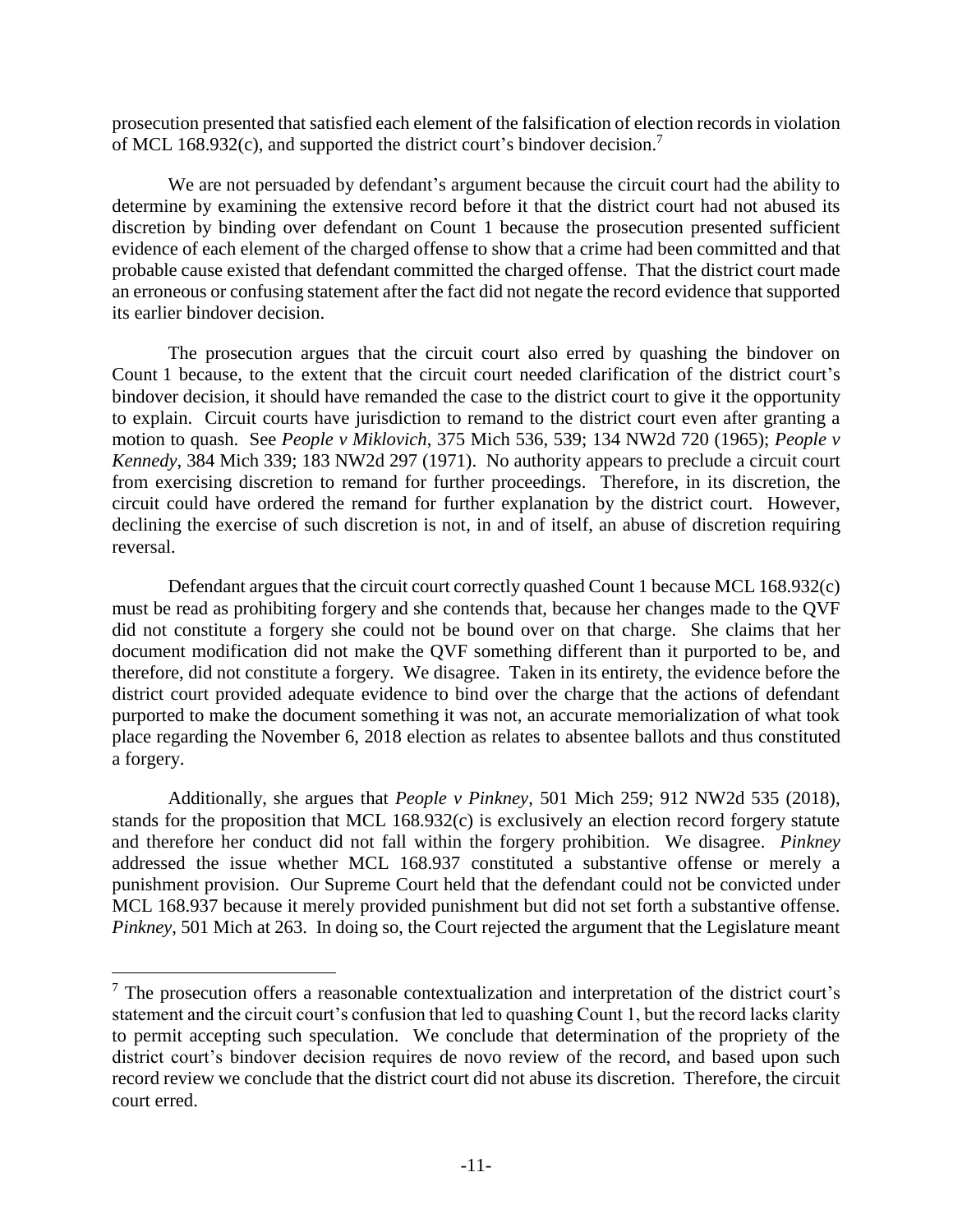for common law to provide the substantive elements of forgery in MCL 168.937 because "a reasonable person would believe that 'forgery under the provisions of this act' suggests that he or she could only be found guilty of a forgery crime defined elsewhere in the Election Law." *Pinkney*, 501 Mich at 276, quoting MCL 168.937. The Court reviewed the legislative history of relevant provisions of the Michigan Election Law, including MCL 168.932, to support its conclusion. The Court observed from that historical analysis that its predecessor, 1948 CL 195.8, originated in 1917 PA 126, ch 2, § 8, the first statute in which the substantive forgery crime was independent of the penalty provision. *Id*. at 279 n 48.

*Pinkney* did not interpret the substance or breadth of the conduct prohibited under MCL 168.932(c). The Court merely discussed the provision in passing as further support for its conclusion that MCL 168.937 provided a penalty provision for forgery offenses defined elsewhere in the election law. Although the Court referred to MCL 168.932(c) as an "election-related forgery prohibition," it did so in the context of its interpretation of MCL 168.937. Nowhere in *Pinkney*, however, did the Court definitively state that MCL 168.932(c) only prohibits election record forgery. The plain language of MCL 168.932(c) does not identify forgery specifically as the prohibited conduct but specifies that a clerk, like defendant, "shall not willfully destroy, mutilate, deface, falsify, or fraudulently remove or secrete any [election records], in whole or in part, or fraudulently make any entry, erasure, or alteration on any or all of those items, or permit any other person to do so." The statute obviously prohibits more than the forgery of election records. The statute must be construed according to the fair import of its terms. MCL 750.2. Defendant's argument fails because the statute cannot be interpreted in the narrow manner she desires and *Pinkney* does not support her contention.

The prosecution had to demonstrate that defendant acted in a manner prohibited by the statute. In this case, the record reflects that the prosecution presented evidence that defendant, Southfield's clerk, falsified election records that the election law required to be made, filed, or preserved. Witnesses' testimonies and documentary evidence supported the district court's conclusion that MCL 168.932(c) had been violated and that probable cause existed that defendant committed the charged offense. Specifically, the evidence supported the conclusion that defendant willfully falsely altered entries in the QVF by indicating AV ballots received and accepted were either not received or not accepted because they had no signature by Election Day. She did this after the election but while the Board attempted to canvass the votes and certify the election. Evidence presented by the prosecution indicated that defendant made and submitted a false copy of the QVF, and disposed of the original, when she knew that the Board worked to verify the results of the Southfield election to ensure the integrity of it. From this, a reasonably prudent and conscientious person could believe that defendant intended to deceive the Board. *Miller*, 326 Mich App at 739.

Defendant asserts that no evidence established that the election results would have been different if the 193 AV ballots that were not tabulated on Election Day continued to go uncounted. MCL 168.932(c), however, does not require proof that defendant intended to alter the results of an election nor does the statute require proof that she achieved altering the results of an election. Evidence of defendant's intent to deceive the Board, such that the canvass would not reveal that some valid AV ballots went uncounted, sufficed. Moreover, the statute cannot properly be interpreted in the manner defendant argues. Such a reading would be counter to the plain language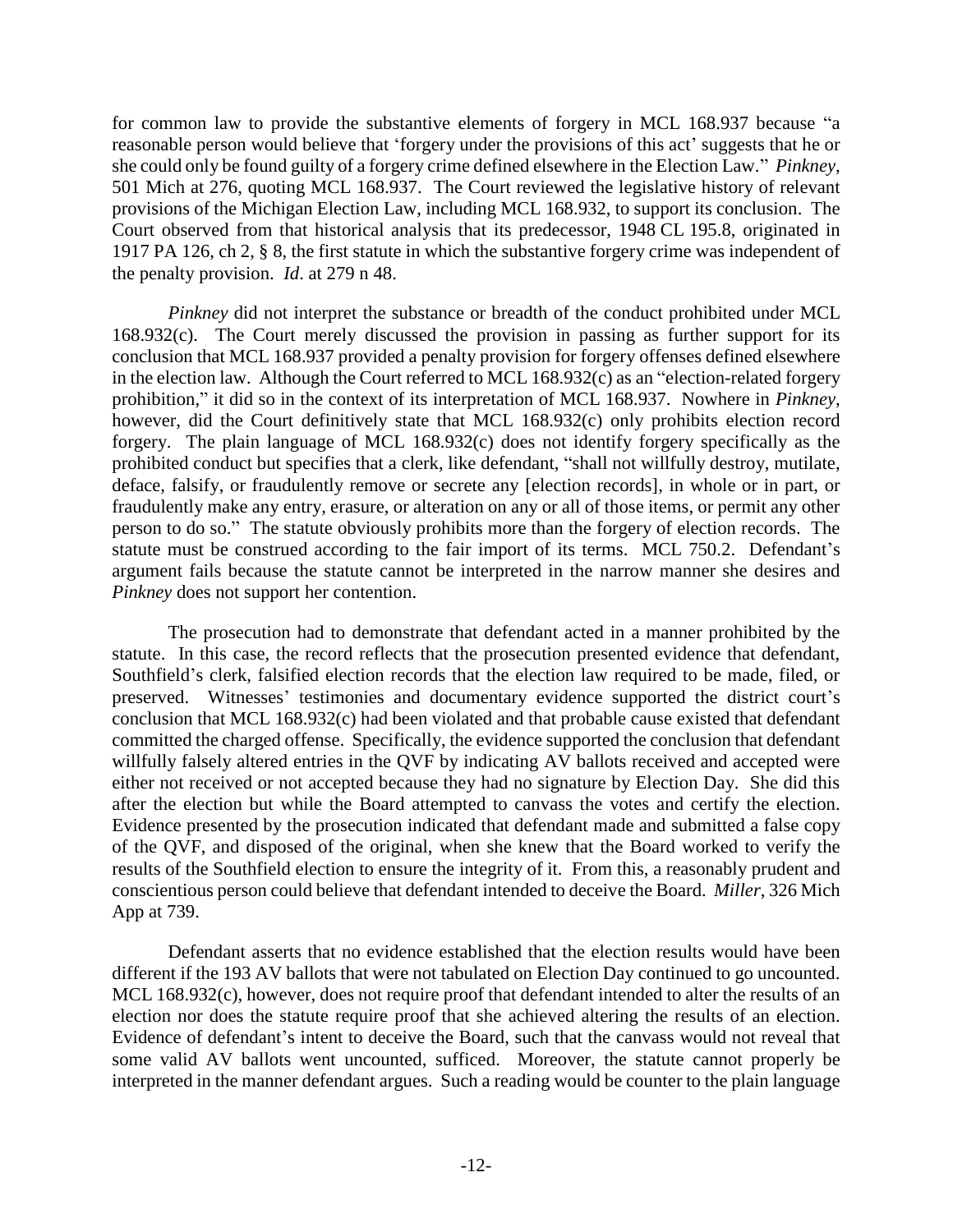of the statute, which requires a willful falsification or fraudulent entry, alteration, or erasure of an election record. Accordingly, the circuit court erred by quashing the bindover on Count 1.

Defendant also argues that the circuit court's decision to quash the bindover on Count 1 should be affirmed on appeal because the prosecution committed misconduct by failing to disclose the Rozell spreadsheet. Defendant appears to argue that this Court should affirm the circuit court's erroneous quashing of the bindover as a sanction for the prosecution's conduct. We disagree.

In *People v Burger*, 331 Mich App 504; 953 NW2d 424 (2020), this Court recently explained:

Generally, a criminal defendant does not have a constitutional right to discovery. However, a defendant's right to due process may be violated by the prosecution's failure to produce exculpatory evidence in its possession. [*Id*. at 518 (quotation marks and citation omitted).]

MCR 6.201 provides for discovery in criminal cases. MCR 6.201(B)(1) specifies that the prosecution must provide a defendant discovery of any exculpatory information or evidence known to the prosecuting attorney, and Subpart (H) imposes a continuing duty of disclosure upon parties that discover additional discoverable information or material at any time. MCR 6.201(J) addresses a violation of the rules regarding discovery in criminal proceedings as follows:

If a party fails to comply with this rule, the court, in its discretion, may order the party to provide the discovery or permit the inspection of materials not previously disclosed, grant a continuance, prohibit the party from introducing in evidence the material not disclosed, or enter such other order as it deems just under the circumstances. Parties are encouraged to bring questions of noncompliance before the court at the earliest opportunity. Willful violation by counsel of an applicable discovery rule or an order issued pursuant thereto may subject counsel to appropriate sanctions by the court. An order of the court under this section is reviewable only for abuse of discretion.

Subpart (J) plainly indicates that the presiding lower court has discretion to address and decide discovery issues in criminal proceedings. The rule, however, does not authorize appellate court's to sanction parties after the fact.

The record in this case reflects that Rozell created a spreadsheet and gave it to the Secretary of State's office and may have provided a copy to the prosecution which may have used it for preparing him to testify at the preliminary examination. The record indicates that defense counsel informed the district court that he did not have the spreadsheet, and the prosecution represented to the court that it did not believe that it had a copy or had seen it. Defense counsel argued that the prosecution had an obligation to share all exculpatory evidence and should be required to engage in further efforts to locate and turn over the spreadsheet, to which the prosecution agreed but stated that the spreadsheet was unnecessary to conduct the preliminary examination. Despite additional discussion regarding the existence of the spreadsheet between the court, the prosecution, and defense counsel, not until later in his testimony did Rozell inform defense counsel during further cross-examination that he had a copy of the spreadsheet with him. The district court took a brief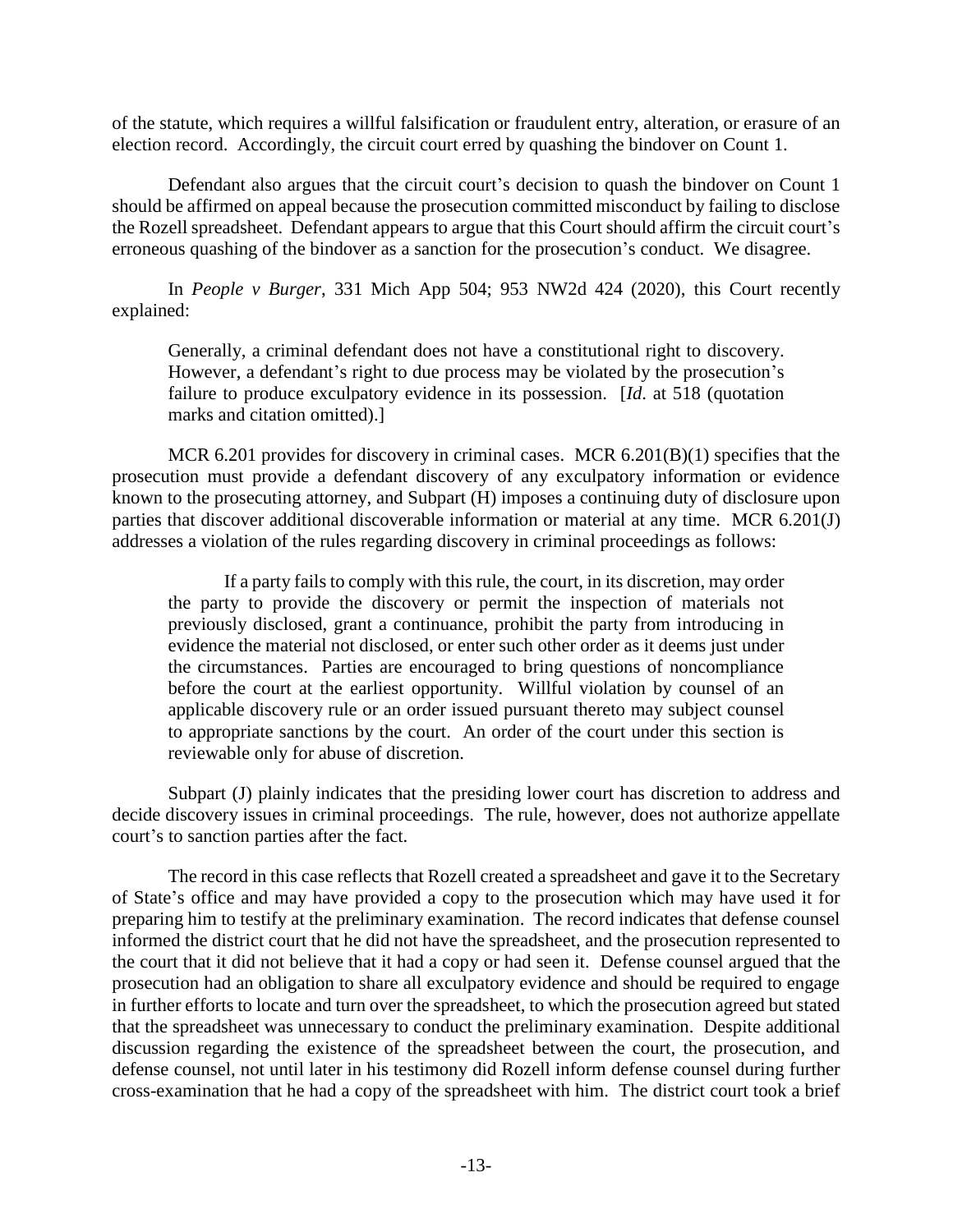recess, and both parties received a copy of the spreadsheet. Defense counsel moved for and the district court granted an adjournment to permit defendant's review of the spreadsheet to determine its contents that might prove beneficial and permit defense counsel's use for cross-examination. When the preliminary examination resumed over  $2\frac{1}{2}$  months later, defense counsel crossexamined Rozell extensively about the spreadsheet's preparation and contents and defendant moved for its admission. The district court granted the document's admission without objection.

The record reflects that the district court exercised its discretion regarding the discovery issue raised by defendant and granted defendant a lengthy continuance sufficient for defense counsel to analyze Rozell's spreadsheet. The record indicates that the spreadsheet enabled defense counsel to develop cross-examination of Rozell regarding that evidence. The record, however, is unclear whether the spreadsheet contained exculpatory evidence. Additionally, the spreadsheet does not appear to have served to impeach Rozell's credibility or cast doubt on the evidence he summarized in the spreadsheet.

Defendant argued below as she does on appeal that the circuit court could draw an adverse inference from the prosecution's failure to turn over the spreadsheet, which defendant argues contained relevant and exculpatory evidence that the district court had ordered to be turned over. Defendant offers little legal citation in support of her argument. Defendant cites *Brenner v Kolk*, 226 Mich App 149, 160; 573 NW2d  $65$  (1997), which expresses the general proposition that Michigan courts have inherent power to sanction civil litigant misconduct. Defendant also cites *People v Chenault*, 495 Mich 142, 150; 845 NW2d 731 (2014), a case in which our Supreme Court clarified the test for a claim of a *Brady*<sup>8</sup> violation, i.e., that: (1) the prosecution suppressed evidence; (2) that is favorable to the accused; and (3) that is material. In *Chenault*, the Court explained:

The government is held responsible for evidence within its control, even evidence unknown to the prosecution, without regard to the prosecution's good or bad faith. Evidence is favorable to the defense when it is either exculpatory or impeaching. To establish materiality, a defendant must show that there is a reasonable probability that, had the evidence been disclosed to the defense, the result of the proceeding would have been different. A reasonable probability is a probability sufficient to undermine confidence in the outcome. [Quotation marks and citations omitted.]

The Court concluded that the "question is whether, in the absence of the suppressed evidence, the defendant received a fair trial, understood as a trial resulting in a verdict worthy of confidence." *Id.* at 150-151 (quotation marks and citation omitted; emphasis added). The Court rejected the imposition of an additional due diligence factor upon a defendant in determining whether the defendant has made out a *Brady* violation.

Contrary to defendant's assertions, the propositions of law expressed in *Brenner* and *Chenault* do not apply in this case because the district court dealt with the prosecution's failure to disclose the Rozell spreadsheet by granting defendant an adjournment and time to analyze that

<sup>8</sup> *Brady v Maryland*, 373 US 83; 83 S Ct 1194; 10 L Ed 2d 215 (1963).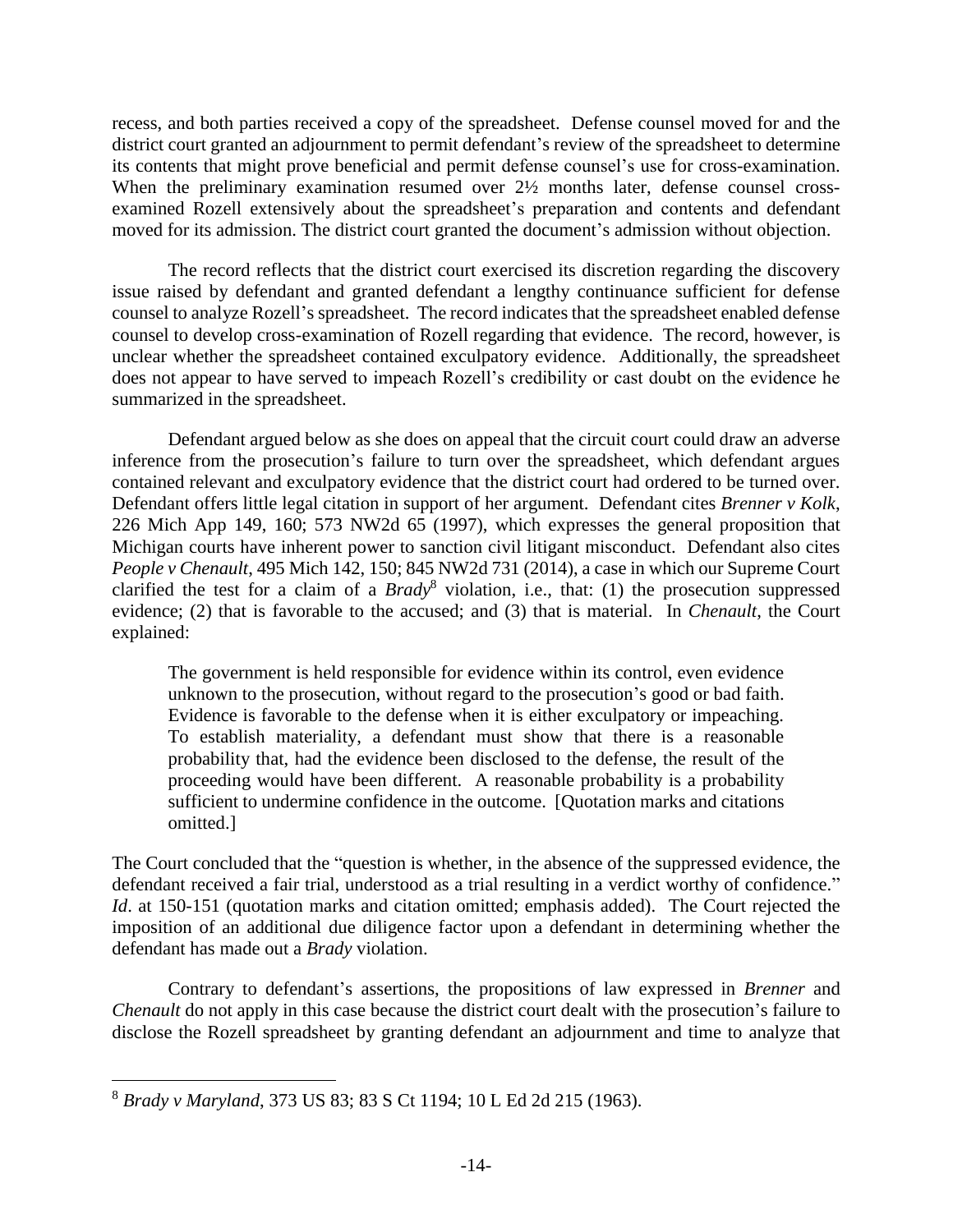evidence and use it to the extent that it provided any benefit to defendant. Having obtained the evidence and having used it, we do not conclude that the district court erred because it corrected the potential of any due-process violation and prevented any unfairness in the preliminary examination proceeding. Nor are we convinced that, under the circumstance, the circuit court could draw an adverse inference because defendant ultimately had not been deprived of the spreadsheet, prevented from using it, or subjected to an unfair proceeding that undermined the confidence in the outcome of the preliminary examination proceeding. "An adverse inference permits the fact-finder to conclude that the missing evidence would have been adverse to the opposing party." *Pugno v Blue Harvest Farms LLC*, 326 Mich App 1, 24; 930 NW2d 393 (2018). Here, the evidence did not remain missing and its contents were fully revealed and used by defendant before the district court made its bindover decision. The district court properly dealt with the discovery issue. The prosecution's misconduct is not grounds for affirming the circuit court's erroneous ruling.

### B. FALSIFICATION OF A PUBLIC RECORD IN VIOLATION OF MCL 750.248(1)

The prosecution argues that the circuit court erred by quashing the bindover on Count 2 because the record evidence supported the district court's bindover decision. We agree.

The prosecution charged defendant with violation of MCL 750.248(1), which states in relevant part:

A person who falsely makes, alters, forges, or counterfeits a public record, or a certificate, return, or attestation of a clerk of a court, register of deeds, notary public, township clerk, or any other public officer, in relation to a matter in which the certificate, return, or attestation may be received as legal proof, . . . with intent to injure or defraud another person is guilty of a felony punishable by imprisonment for not more than 14 years.

The prosecution argues that the circuit court erred by quashing the bindover respecting this count because evidence showed that defendant violated MCL 750.248(1) by generating a false QVF that she submitted as a list of all voters who submitted an AV ballot which actually omitted 193 valid AV ballots. The prosecution argues that MCL 750.248(1) prohibits altering public records in addition to forging public records. The prosecution concedes that a forgery requires making an instrument that purports to be something it is not, but argues that, even if defendant did not "forge" a public record, she altered one by removing the 193 names from the QVF.

MCL 750.248(1) is often referred to as the offense of forgery, but the plain language of the statute reveals that it explicitly targets not only document forgers but also persons who falsely make, alter, or counterfeit a public record. The prosecution correctly points out that the statute prohibits alterations of public records *and* forgeries of public records. In *People v Johnson-El*, 299 Mich App 648; 831 NW2d 478 (2013), this Court stated:

MCL 750.248(1) proscribes forgery as follows: A person who falsely makes, alters, forges, or counterfeits a public record . . . with intent to injure or defraud another person is guilty of a felony[.] The elements of the crime of forgery are: (1) an act which results in the false making or alteration of an instrument (which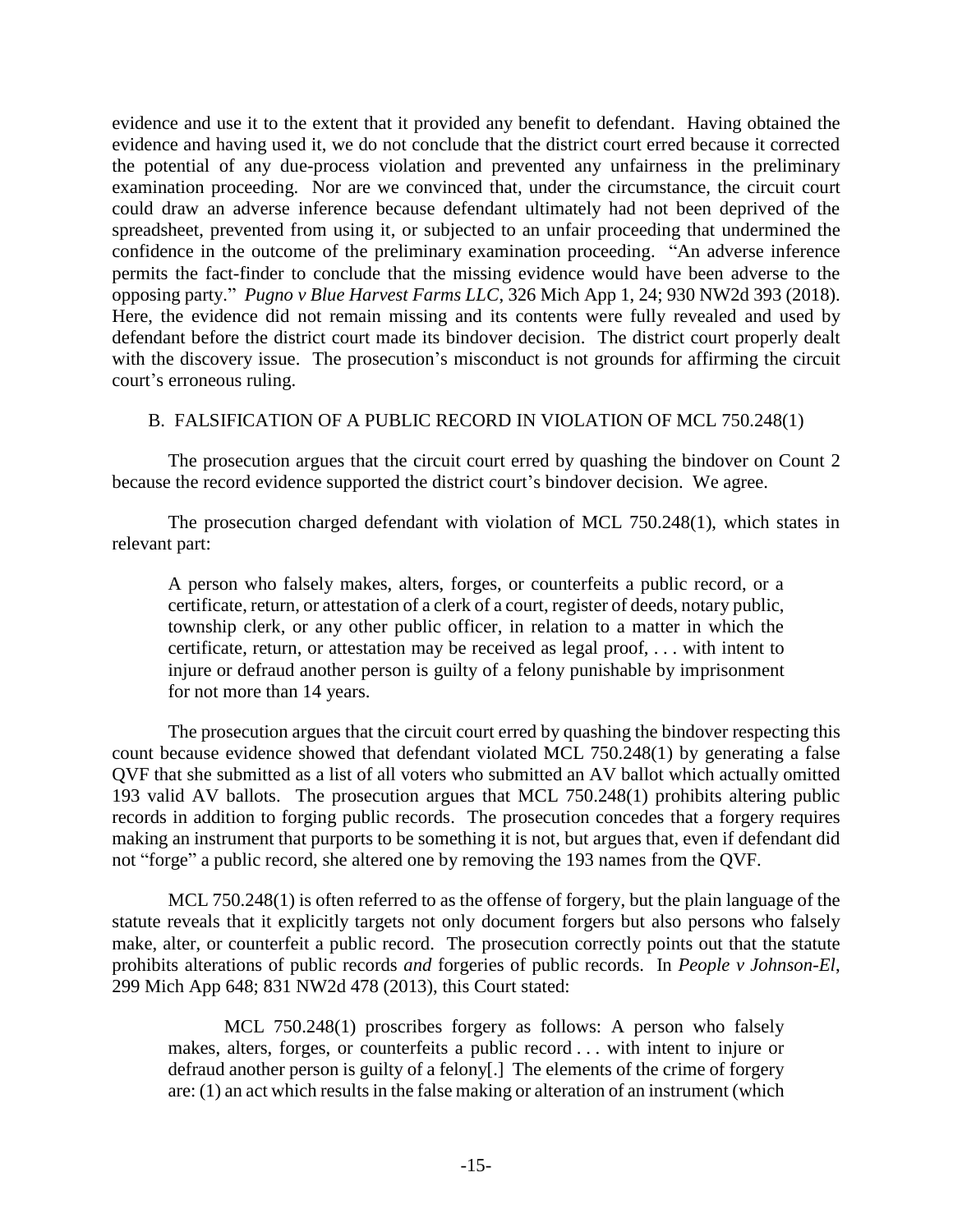makes an instrument appear to be what it is not); and (2) a concurrent intent to defraud or injure. The key is that the writing itself is a lie. [*Id*. at 651 (quotation marks and citation omitted; alteration in original).]

In this case, the record evidence indicates that defendant created a second QVF and submitted it to the Board that purported to be a complete and accurate list of people who voted via AV ballot. That QVF, however, presented a false alteration of the correct QVF information. Defendant argues that she cannot be found to have violated MCL 750.248(1) because she only altered a relatively small percentage of the QVF's entries. She contends that her falsification of a portion of the QVF data cannot be construed as a forgery because it did not make the document appear to be what it is not, and therefore, the prosecution failed and could not establish a necessary element of the charged offense. In essence, she takes the position that, to be bound over on the charge, the prosecution had to establish that she falsified the entire document.

The circuit court agreed and concluded that "the entry of false information into a public record does not change the nature or genuineness of the document such that it is not a forgery." The circuit court, however, misread the statute as proscribing only acts of complete falsification of a document. The plain language of the statute makes clear that a variety of acts including falsification or alteration, fall within the ambit of the proscribed conduct and the statute does not require a complete falsification of a document. For example, the falsification alone of an attestation by a clerk of court, register of deeds, notary public, township clerk, or any other public officer constitutes a violation of the statute. The statute does not require the falsification of the entire public record bearing the false attestation.

Moreover, in this case, record evidence indicates that defendant's fraudulent act of falsifying the QVF made that altered election record appear to be what it certainly was not, an accurate report regarding the AV ballots. In so doing, defendant created a document that lied about the validity of 193 voters' AV ballots. Such conduct falls within the ambit of MCL 750.248(1).

In making its bindover ruling respecting Count 2, the district court explained:

The evidence shows that the defendant changed the Q.V.F. after the election to falsely reflect that certain absentee ballots were rejected as having no signature and then ran a new list of people who voted during the election. This new list was a forged document that was published to the board of canvassers. The list of voters is a required part of the poll book and is reviewed as an attestation that it is to be received as part of the legal proof of the identities of individuals that voted by absentee ballot during the election. Therefore, the Court finds probable cause that the crime of forgery of a public record occurred and probable cause that the defendant most likely committed the offense.

The district court properly analyzed the evidence and properly bound defendant over on Count 2 because the prosecution presented evidence that defendant violated MCL 750.248(1) by falsely making and altering the QVF public record with the intent to defraud, i.e., deceive, the Board. The circuit court, therefore, erred by quashing Count 2.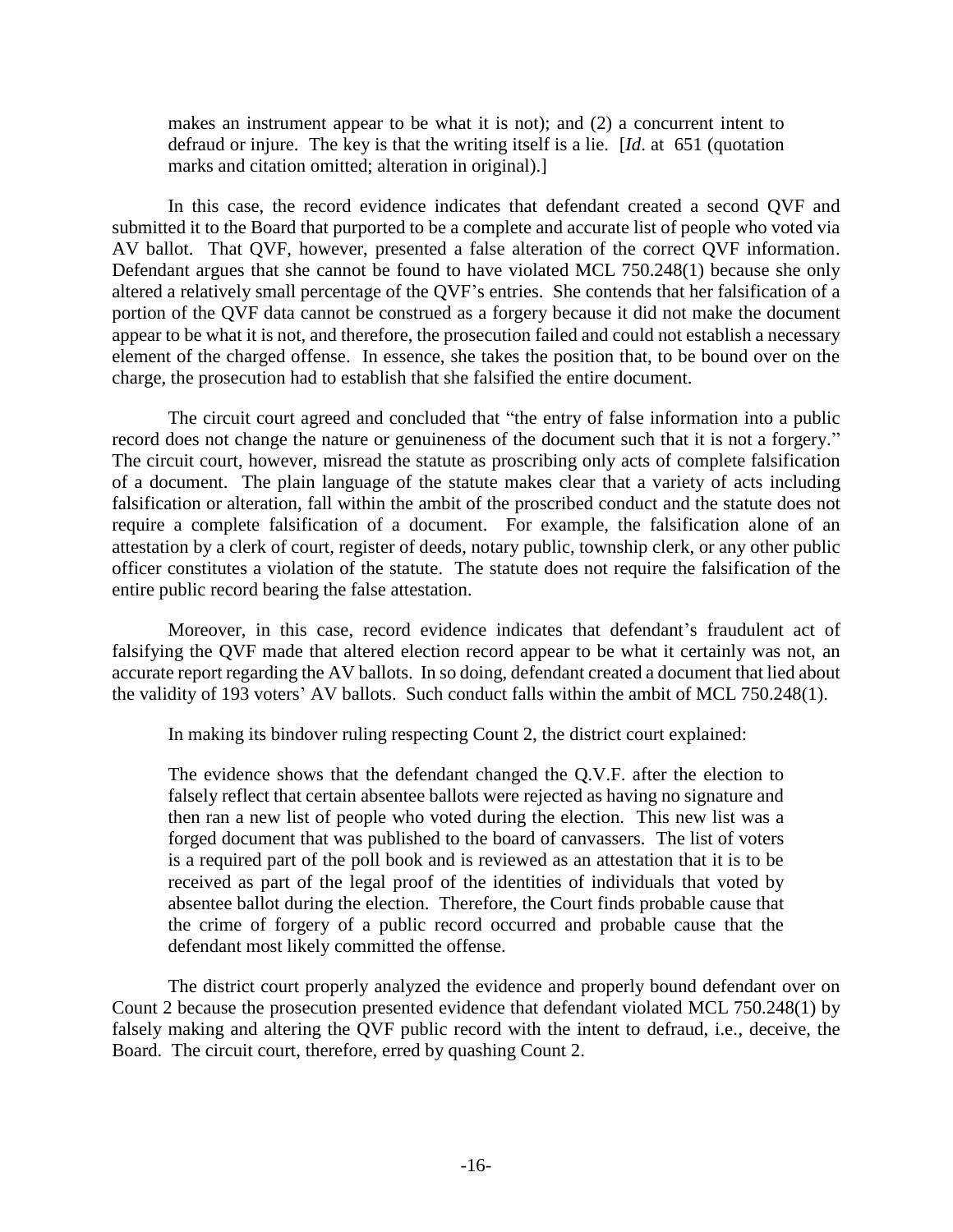#### C. THE COMPUTER CRIMES RELATED TO COUNTS 1 AND 2

The prosecution argues that the circuit court erred by quashing the bindover respecting the two counts of use of a computer related to Counts 1 and 2. We agree.

MCL 752.796(1) provides: "A person shall not use a computer program, computer, computer system, or computer network to commit, attempt to commit, conspire to commit, or solicit another person to commit a crime." Thus, the computer crime has two elements: (1) the commission, attempted commission, conspiracy to commit, or solicitation of a crime; and, (2) through the use of a computer. In this case, the record reflects that the prosecution presented evidence that defendant violated MCL 168.932(c) and MCL 750.248(1) through the use of a computer. The circuit court erroneously quashed the two counts of use of a computer because it erroneously concluded that the district court abused its discretion by binding over defendant to face trial for the predicate offenses, the violations of MCL 168.932(c) and MCL 750.248(1). Because the circuit court erred by quashing the bindover on those two underlying offenses, it necessarily erred by quashing the two related use of a computer counts. The evidence supported the district court's ruling that crimes had been committed and that probable cause existed to believe that defendant committed violations of MCL 168.932(c) and MCL 750.248(1) by using a computer to alter and falsify the QVF.

### D. DENIAL OF DEFENDANT'S MOTION TO DISMISS

Defendant argues in her cross-appeal that the circuit court erred by failing to dismiss Count 3 which charged defendant with common-law misconduct in office in violation of MCL 750.505, on the ground that MCL 168.931(1)(h) statutorily prohibits the same conduct alleged in Count 3 which precludes her being charged and tried for a common-law offense. We disagree.

As a preliminary matter, we address defendant's argument that the circuit court erred by denying her motion to dismiss Count 3 on the ground that the law-of-the-case doctrine governed and precluded it from ruling differently than the court had previously ruled on her motion to quash. The prosecution concedes that the law-of-the-case doctrine did not preclude the circuit court from considering and deciding defendant's motion to dismiss. This Court reviews de novo whether the law-of-the-case doctrine applied. *Duncan v Michigan*, 300 Mich App 176, 188; 832 NW2d 761 (2013). The law-of-the-case doctrine is intended to promote efficiency, comity, and finality in the law. *Locricchio v Evening News Ass'n*, 438 Mich 84, 109; 476 NW2d 112 (1991). Generally, the doctrine provides that an appellate court's final determination on a matter of law binds both the lower court on remand and the appellate courts in later appeals of the same case. *Grievance Administrator v Lopatin*, 462 Mich 235, 259-260; 612 NW2d 120 (2000). Some cases like *People v Mitchell*, 231 Mich App 335, 340; 586 NW2d 119 (1998), have stated that the law-of-the-case doctrine bars reconsideration of an issue decided "by an equal or subordinate court during subsequent proceedings in the same case[,]" but analysis of such cases indicates that the doctrine applies to courts after an appellate court has rendered judgment on a legal issue, and not where a subordinate court has ruled on an issue and a party moves for different relief in the same case, as happened here. We agree with both defendant and the prosecution that the doctrine did not apply in this case. Although circuit courts occasionally act as appellate courts for district court decisions, such was not the case here respecting defendant's motion to quash the bindover. "[C]ircuit courts have original jurisdiction over all criminal cases involving felonies." *People v Scott*, 275 Mich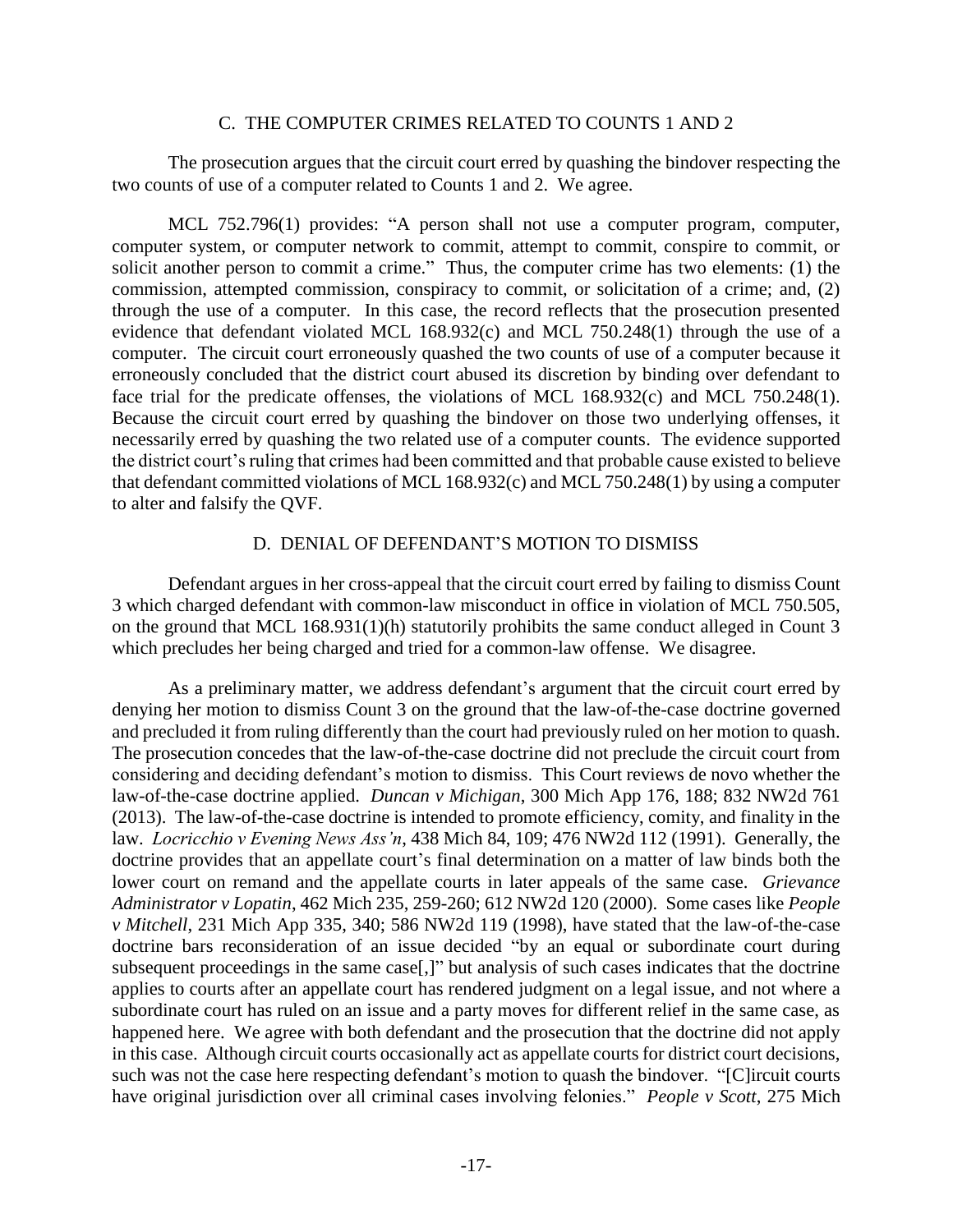App 521, 523 n 1; 739 NW2d 702 (2007). The circuit court's resolution of defendant's motion to quash the bindover did not establish the law of the case. The law-of-the-case doctrine only applies when an appellate court has ruled on the merits of the issue presented. Defendant raised a new issue in her motion to dismiss. Therefore, even if the circuit court could be deemed to have functioned as an appellate court, the law-of-the-case doctrine did not apply.

The prosecution argues that this Court should remand to the circuit court for it to address the merits of defendant's argument. Although we could do so, defendant preserved the issue and has properly presented it to this Court for consideration. See *People v Zitka*, 325 Mich App 38, 48; 922 NW2d 696 (2018) (explaining that "if an issue is raised before the trial court and is pursued on appeal, this Court is not foreclosed from reviewing it even if it was not decided by the trial court."). Accordingly, we may address the merits of defendant's argument.

Turning to the merits of her motion to dismiss, defendant argues that she could not be charged with misconduct in office under MCL 750.505 because the elements of that offense are the same as the elements of MCL 168.931(1)(h). We disagree.

Misconduct in office was an indictable offense at common law. *Waterstone*, 296 Mich App at 133. In *Waterstone*, this Court explained:

An indictable common-law offense can be charged by the prosecution pursuant to MCL 750.505 unless punishment for that offense is otherwise expressly provided for by statute. It is proper to dismiss a charge brought under MCL 750.505 if the charge sets forth all the elements of [a] statutory offense. [*Id*. at 134 (quotation marks, ellipsis, and citation omitted)].

Under MCL 750.505, "[a]ny person who shall commit any indictable offense at the common law, for the punishment of which no provision is expressly made by any statute of this state, shall be guilty of a felony." In *People v Perkins*, 468 Mich 448, 456; 662 NW2d 727 (2003), our Supreme Court explained:

At common law, misconduct in office was defined as "corrupt behavior by an officer in the exercise of the duties of his office or while acting under color of his office." An officer could be convicted of misconduct in office (1) for committing any act which is itself wrongful, malfeasance, (2) for committing a lawful act in a wrongful manner, misfeasance, or (3) for failing to perform any act that the duties of the office require of the officer, nonfeasance.

However, committing nonfeasance or acts of malfeasance or misfeasance are not enough to constitute misconduct in office. In the case of malfeasance and misfeasance, the offender also must act with a corrupt intent, i.e., with a "sense of depravity, perversion or taint." In the case of nonfeasance, an offender must willfully neglect to perform the duties of his office. [Citations omitted.]

Consistent with MCL 750.505, when a statutory offense sets forth all the elements of the commonlaw offense, the common-law offense is precluded. *People v Thomas*, 438 Mich 448, 453; 475 NW2d 288 (1991).